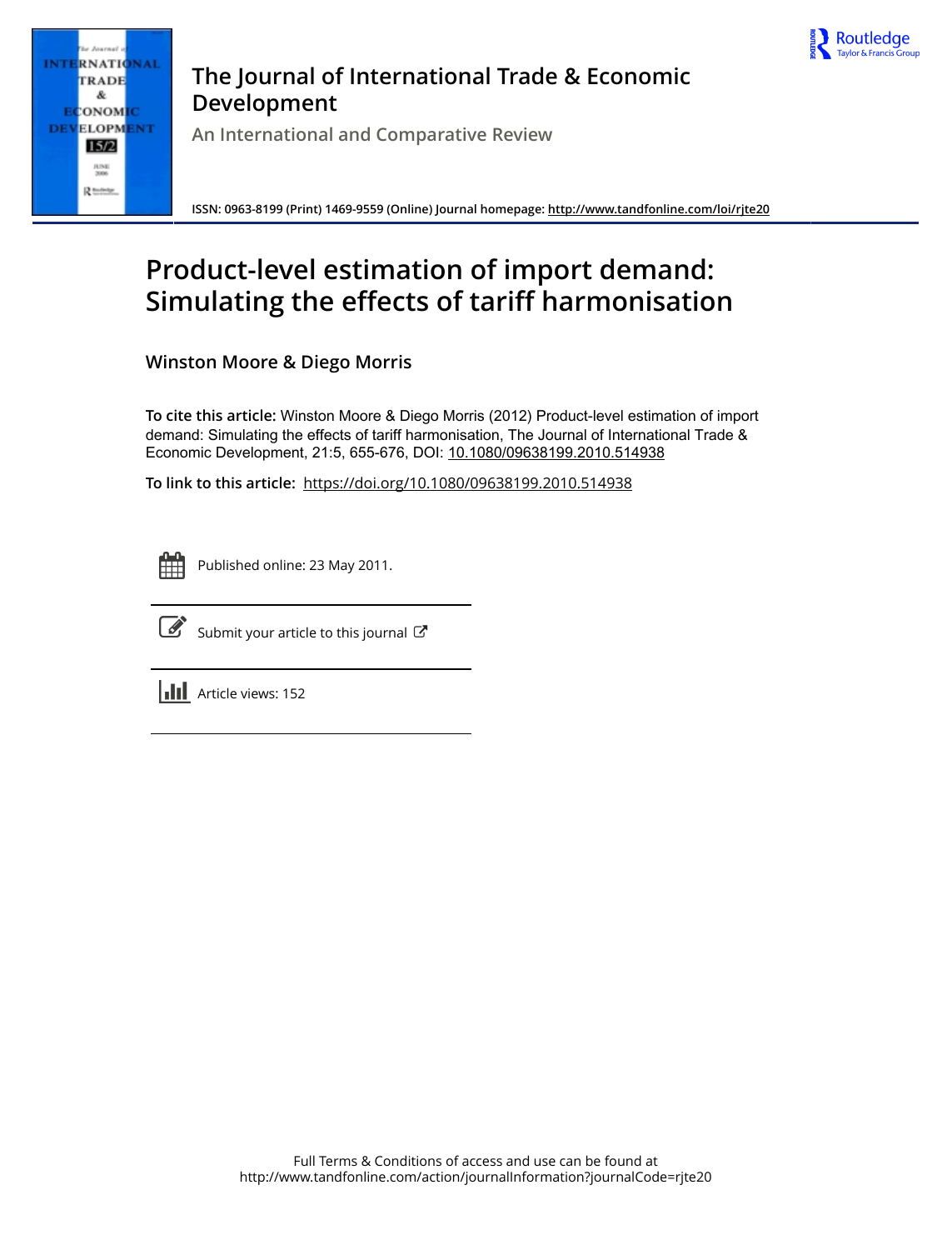

## Product-level estimation of import demand: Simulating the effects of tariff harmonisation

Winston Moore\* and Diego Morris

University of the West Indies, Cave Hill Campus, Department of Economics, Bridgetown, Barbados

(Received 3 February 2010; final version received 9 August 2010)

Developing countries have traditionally used import tariffs to protect infant industries and raise revenues to finance government expenditure plans. This approach, however, has tended to protect inefficient industries and to some extent hindered economic development. A disaggregated import demand model is estimated using monthly observations on 91 of the most frequently imported product items in Barbados. The results are then employed to evaluate the feasibility of harmonising tariff rates to some single rate across product categories. The results suggest that the estimation of aggregate import demand equations is not accepted by the data and therefore could result in misleading inferences. The policy simulation exercise indicates that a single applied tariff at the 30% level would essentially be revenue neutral, while rates above this level would lead to reductions in tax receipts.

Keywords: imports; panel data; price elasticity; tariffs; trade reforms

## 1. Introduction

Imports are a key component of all Caribbean economies. Given the limited availability of natural resources in the Caribbean, imports are fundamental inputs for regional industries, particularly tourism. Imports can also positively affect economic growth if import productivity increases the rate of investment in domestic capital relative to the import intensive industries (James 2006). Figure 1 plots the ratio of imports of goods and services to GDP for 14 Caribbean territories in 2005. On average, imports of goods and services represent about 64% of GDP, or about 37 percentage points higher than the average for the rest of the world. In Guyana, the ratio reached as high as 124%, with most of the other countries falling in the 60% to 80% of GDP range.

<sup>\*</sup>Corresponding author. Email: winston.moore@cavehill.uwi.edu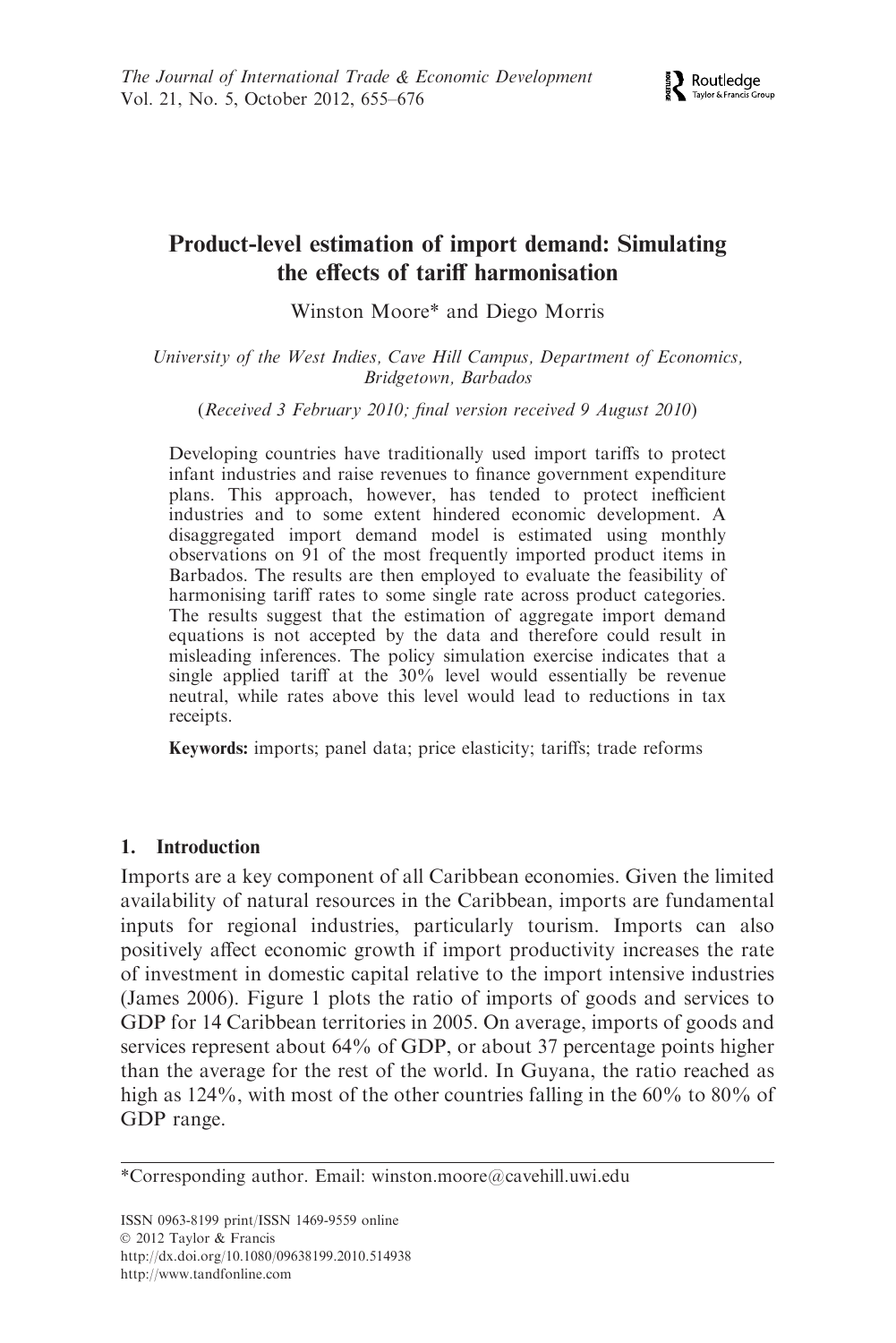

Figure 1. Imports of goods and services (% of GDP, 2005). Source: World Development Indicators Online.

Much of the previous literature on import demand in the Caribbean and abroad has been either country-specific or looked at import demand for particular regions (see Deyak et al. 1989 for a review of the literature for the United States and other developed countries). Moreover, this interaction has tended to focus on employing differing econometric techniques to estimate aggregate demand functions. Building on this literature, this study attempts to provide a product-level assessment of import demand in Barbados using monthly observations on 91 products at the four-digit Standard International Trade Classification (SITC) level between January 2000 and September 2008.

There is good reason to think that import demand should be assessed at the product level rather than at the aggregate level. This is most evidenced by the fact that many previous studies have found that estimates of aggregate import demand have been characterised by parameter instability (Mah 1993; Zietz and Pemberton 1993; Bahmani-Oskooee and Rhee 1997). It is very possible that this parameter instability could be driven by changes in the underlying import demand for particular products or the inclusion of new products in the individual's consumption bundle.

Product-level estimates of import demand are particularly useful for policy purposes. Trade negotiators may utilise the estimates provided in this study to conduct simulations of the potential impact of tariff changes. The study's findings may also be employed to illustrate the countries or region(s) with which there is greater need for negotiations as they may represent source markets for respective goods. Fiscal authorities may also find the estimates useful for forecasting future trade tax receipts as well as the effects of tariff harmonisation, i.e. a single tariff rate applied to all imported products.

Given the importance of imports to regional economies, it is important to understand the factors that influence import demand in the Caribbean.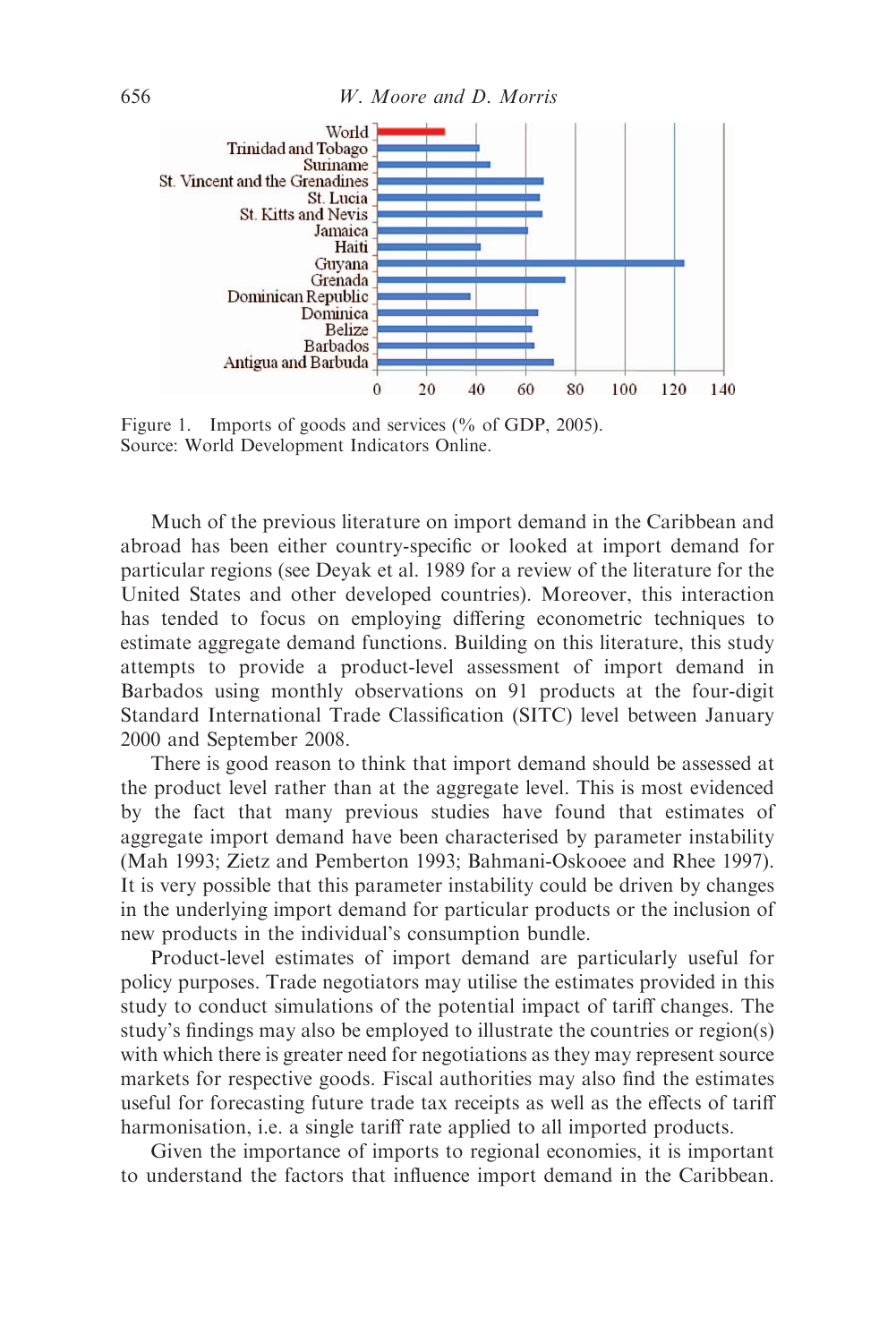Gafar (1995) estimated income elasticities for three Caribbean countries (Guyana, Jamaica and Trinidad and Tobago) and found that relative prices and real income were the most essential determinants of aggregate import growth in these territories. Similar results were obtained by Maxwell and Moore (2004) using panel cointegration techniques and annual observations on 12 Caribbean countries. Birchwood and Jhinkoo (2007) tested the hypothesis of James (2006) that there is a link between economic development and the elasticity of demand of imports. The authors reported that in most countries the income elasticity coefficient fell below unity, suggesting that the demand for imports is inelastic.

The current study is most closely related to Shiells (1991) which estimates disaggregated import demand functions for the United States to test the hypothesis that errors may result from using unit-value indexes as measures of import prices. In the study, the quantity of imports demanded for a given commodity group is regressed on current as well as lagged prices of imports and competing domestic goods, economic output and quarterly dummy variables to account for seasonality. The lags of imports and output are assumed to follow a gamma distribution. Estimating the model using autoregressive two-stage least-squares, Shiells reports that for most commodity groups the import price elasticity was negative and greater than one, while the output elasticity varied from commodity to commodity. Overall, the study suggested that using unit-value indices did not introduce significant bias into the regression results. The present study differs from Shiells (1991) in three main areas: (1) the model explicitly considers the effects of import duties, rather than subsuming them in import prices; (2) a panel estimation approach is employed, which allows the author to consider both the space and time dimensions; and (3) the results are utilised to consider the potential implications of tariff harmonisation.

The remainder of this article is structured accordingly: following the introduction, Section 2 outlines the methodological strategy employed to estimate the disaggregated import demand functions, while Section 3 offers an assessment of the product-level trends in imports in Barbados. Section 4 provides a discussion of the findings of the article. Finally, Section 5 summarises the main policy implications and concludes.

#### 2. Econometric strategy

If there are  $i = 1,2, \ldots, k$  products, traditional import demand equations usually relate real imports  $(m)$  to real income  $(y)$  and the ratio of import prices  $(P_m)$  to domestic prices  $(P_d)$ . Estimating a traditional demand function for imports using this approach can be somewhat difficult due to the interaction between supply and demand. Murray and Ginman (1976), therefore, note that this problem has been traditionally solved by assuming that supply elasticity is infinite: an almost unlimited supply of a product or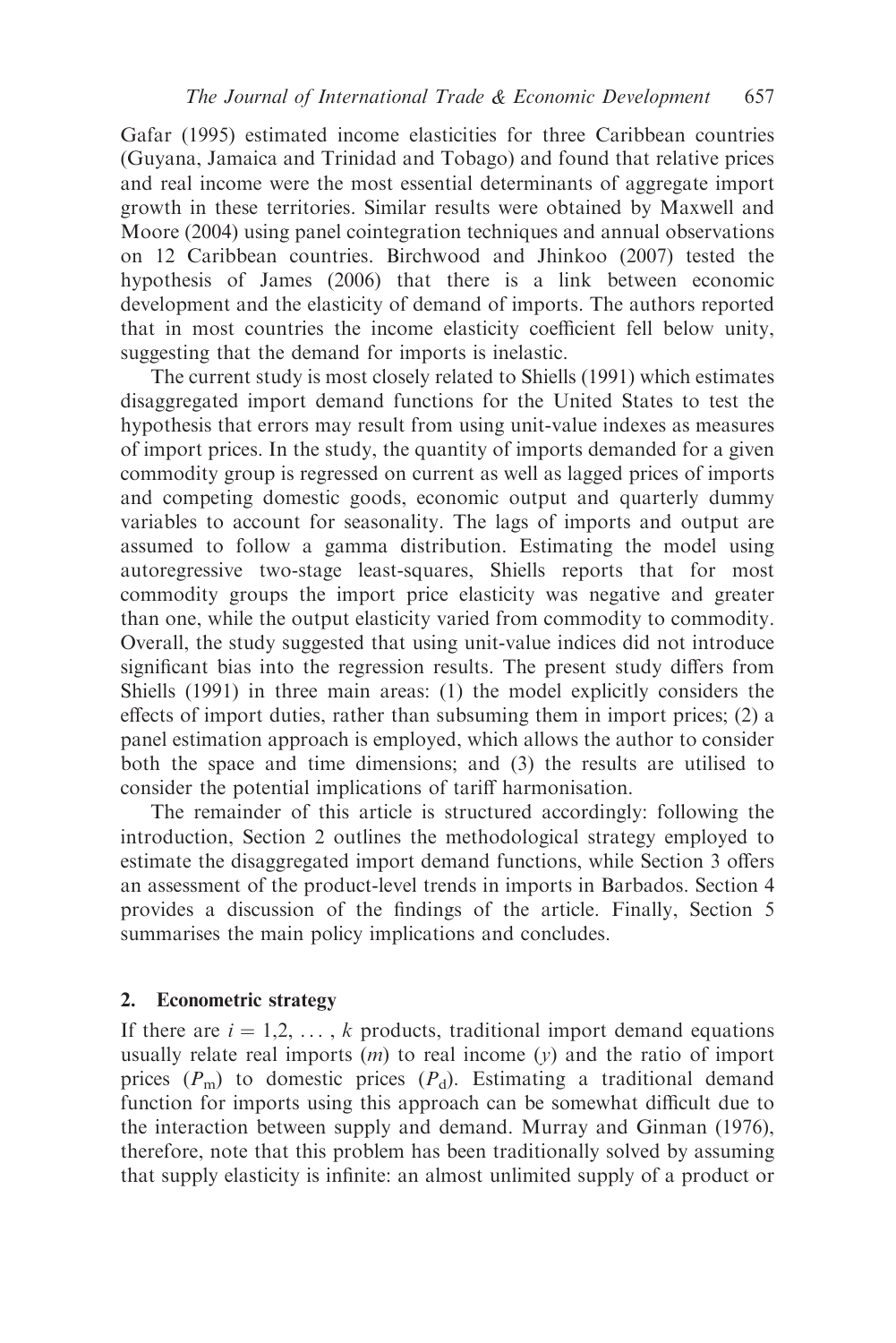service at a given price. Such an assumption is likely to hold if one is dealing with small open economy such as Barbados, which given its size is a price taker. Assuming a log-linear specification, this study therefore estimates the import demand function as:

$$
m_{it} = \alpha_i + \beta_i \ y_{it} + \gamma_i \left(\frac{p_m}{p_d}\right) + \phi_i d_{it} + \varepsilon_{it} \tag{1}
$$

where,  $\beta$  and  $\gamma$  are the income and relative prices elasticities of demand, respectively,  $\phi$  is the elasticity of demand with respect to duties applied,  $d_{it}$ represents the duties applied on each product, while  $\varepsilon$  is an error term, which is assumed to be normally distributed with a zero mean and a constant variance. All estimated equations include seasonal dummy variables as well as an AR term. Equation (1) is estimated for each of the 91 products under the assumption that expenditure shares are constant fractions of total expenditure.

The model estimated above allows one to compare the responsiveness of various commodities to changes in income, prices and duties. It is expected that non-durable products, in general, should be less responsive to changes in both prices and income as theory suggest that the greater the percentage of income spent on a commodity, the greater its elasticity is likely to be. Because most durable items tend to represent a large proportion of the consumer's budget, the price elasticity of demand for these items should, on average, be higher than those for smaller budget non-durable items. Similarly, since duties magnify price changes, a similar reasoning should therefore be applied to the elasticity of imports relative to import duties. As most durable items can be considered luxuries, the income elasticity of demand for these items should, in general, be greater than that of nondurables.

Equation (1) allows the coefficients in the model to vary across each product group. This flexible specification permits the evaluation of a number of restrictions that are usually imposed when an aggregate import demand function is estimated. One of the main assumptions of this framework is that the coefficients of the import demand function can be restricted to some representative aggregate demand function. To test this hypothesis, we employed the test for poolability under the general assumption that  $\varepsilon \sim N(0,\Omega)$  (see Baltagi 2005, 55–56). F-tests are also undertaken on price, income and the applied duties coefficients to check if they can be restricted across product groups.

The estimated model is then employed to conduct a simulation regarding the potential effects of tariff harmonisation on import demand and tariff receipts. This simulation assumes that the estimated coefficients presented are likely to remain unchanged, at least in the short term. Various tariff harmonisation levels are considered: (1) 10%; (2) 20%; (3) 30%; (4) 40%;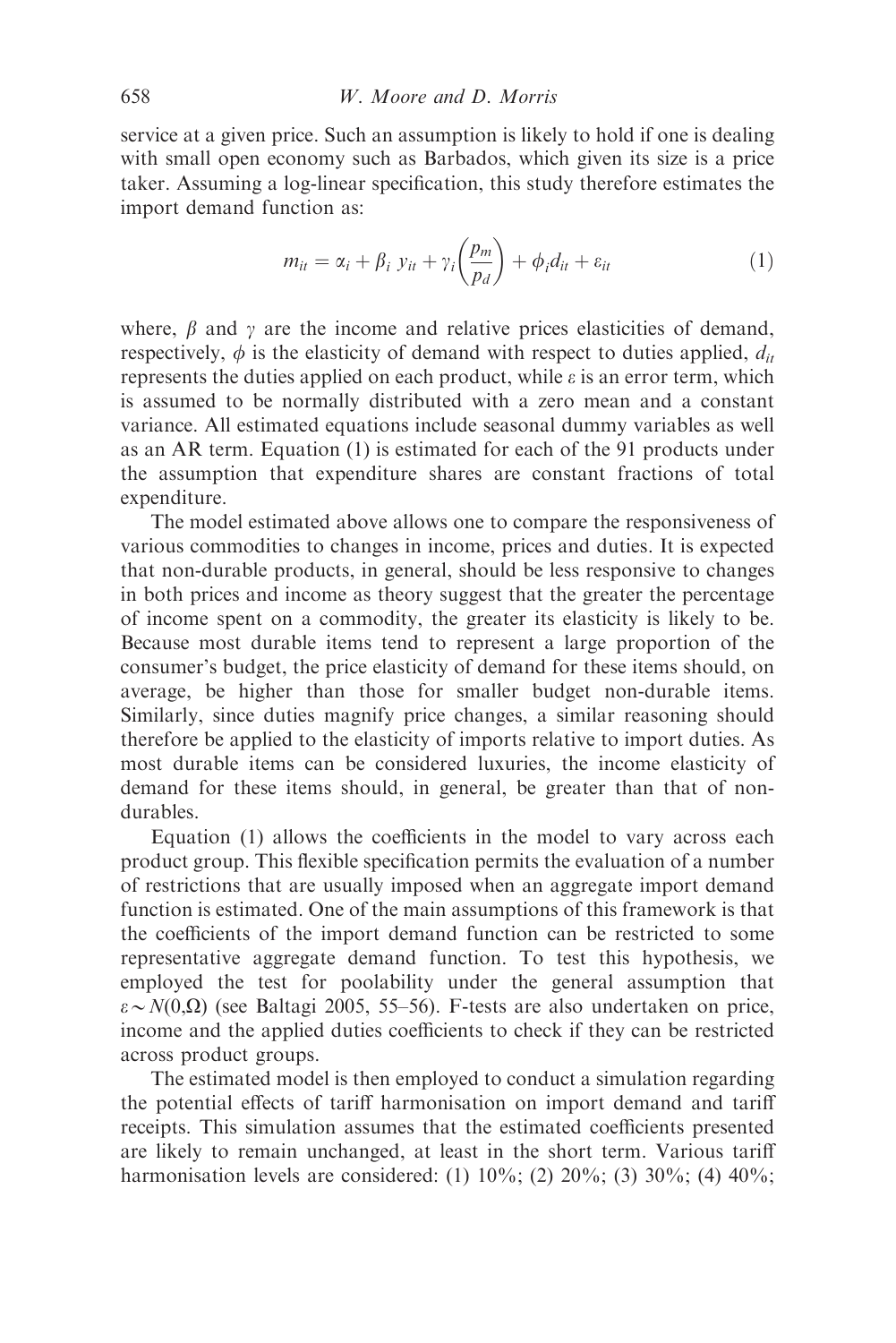and (5) 50%. To account for any potential multiplier effects, income is increased by  $\Delta y = \frac{1}{1-c} \Delta d$ , where c is the marginal propensity to consumer, under the various tariff harmonisation scenarios. This income effect attempts to account for the impact of higher disposable incomes on the demand for imports.

#### 3. Data sources and descriptive statistics

Disaggregated monthly observations on imports at the four-digit SITC level for 91 products between January 2000 and September 2008 are utilised in the study. The dataset represents 35% of the total consumer goods imported into the island. For each product, the ratio of import values to import quantities is employed as a proxy for the import price of each product. Domestic prices are taken from the retail price index database of the Barbados Statistical Service. All prices are in local currency terms (Barbados' exchange rate is fixed to the US dollar:  $BDS$2 = US$1$ ). Data on the actual applied duties were taken from customs database obtained from the Barbados Statistical Service. Real gross domestic product, obtained from the Central Bank of Barbados, is employed as the proxy for domestic activity.

Figure 2 provides the kernel density graphs (non-parametric estimates of the probability density function) for all the variables used in the study. The density functions for all the variables do not have the shapes expected of normally distributed variables. In the case of product-level variables, real imports, price and applied tariffs follow a tent-shaped distribution. This preliminary analysis is in line with the calculated skewness and kurtosis statistics presented in Table 1. For all of the categories considered the skewness statistic is less than one indicating that the data are skewed to the left. There are particularly long left tails for beverages, breads and biscuits, feeding stuffs for animals and dairy product imports. Only in the case of chemical and related products is the measure of kurtosis close to three, for all the other product categories the relatively large kurtosis statistics suggests that importation of the respective product volume into the island have a peaked distribution.

In terms of the comparison between durable and non-durable goods, the statistics in Table 1 implies that durable goods imports tend to be less volatile than that for non-durables. The coefficient of variation for durable goods imports into the island was 0.131, compared to 0.216 non-durable goods imports. The finding that the volatility of durable goods is lower than that for non-durables is not surprising, as businesses tend to vary their orders for non-durables in an attempt to reduce losses due to spoilage. The skewness and kurtosis of both series depart significantly from that expected from a series that is normally distributed. The calculated skewness and kurtosis for non-durable goods were  $-1.267$  and 8.874, respectively, while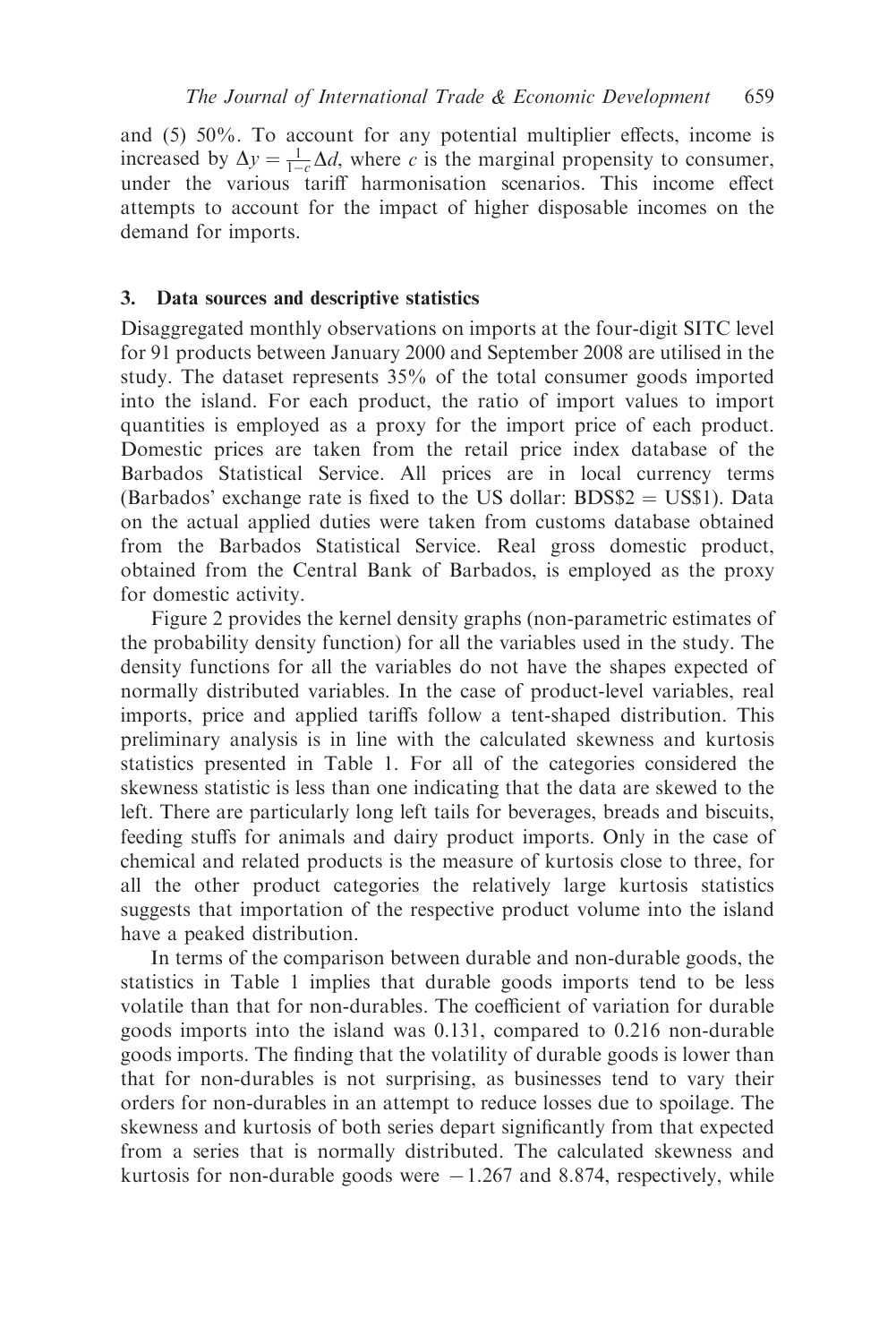



Figure 2. Kernel density graphs for real imports, relative import prices and duties applied.



Figure 3. Empirical cumulative distribution of applied tariffs.

that of durable goods were  $-0.446$  and 4.616. The Jarque-Bera test confirmed that both series are non-normal, suggesting that orders for imported goods are subject to infrequent extreme outliers. Figures 3 and 4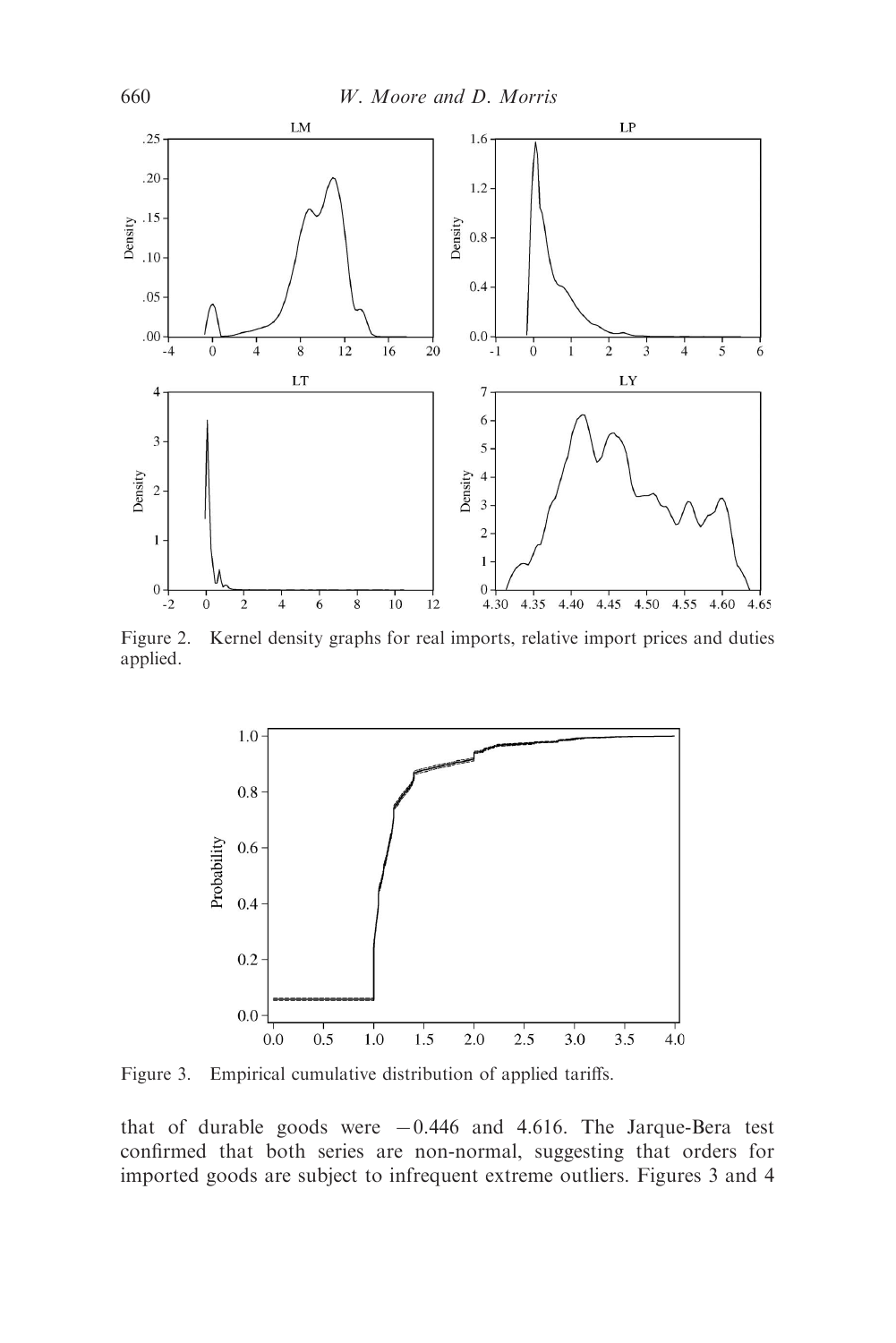

Figure 4. Maximum and minimum applied tariffs  $(1 + t)$  for various imported product categories.

suggest that most of the applied tarrifs tend to range between  $0\%$  and  $60\%$ over the review period, with the tarrifs on some items rising to above 200%.

To further evaluate the dynamic properties of the series, panel unit root statistics were calculated for the product-level series, real imports, relative prices and duties applied, while the usual time series augmented Dickey– Fuller (ADF) statistic was applied to income. Four panel unit root statistics (Levin, Lin and Chu t\* 2002; Im, Pesaran and Chin w\* 2003; ADF Fisher chi-square; and PP Fisher chi-square) were calculated and the results are provided in Table 2. The p-values provided in the table in square brackets suggest that the null hypothesis of a unit root in the series employed in this study could not be accepted at normal levels of testing.

### 4. Empirical findings

#### 4.1. Estimated equation

The pooled import demand equation results, which are similar to the traditional aggregate demand function that would normally be estimated, are provided in Table 3. In accordance with a priori reasoning, the coefficient on the price and applied tariff variables are negative and statistically significant, while the null hypothesis that the income elasticity can be restricted to zero could not be rejected at normal levels of testing. These results suggest that increases in the prices and tariffs on imported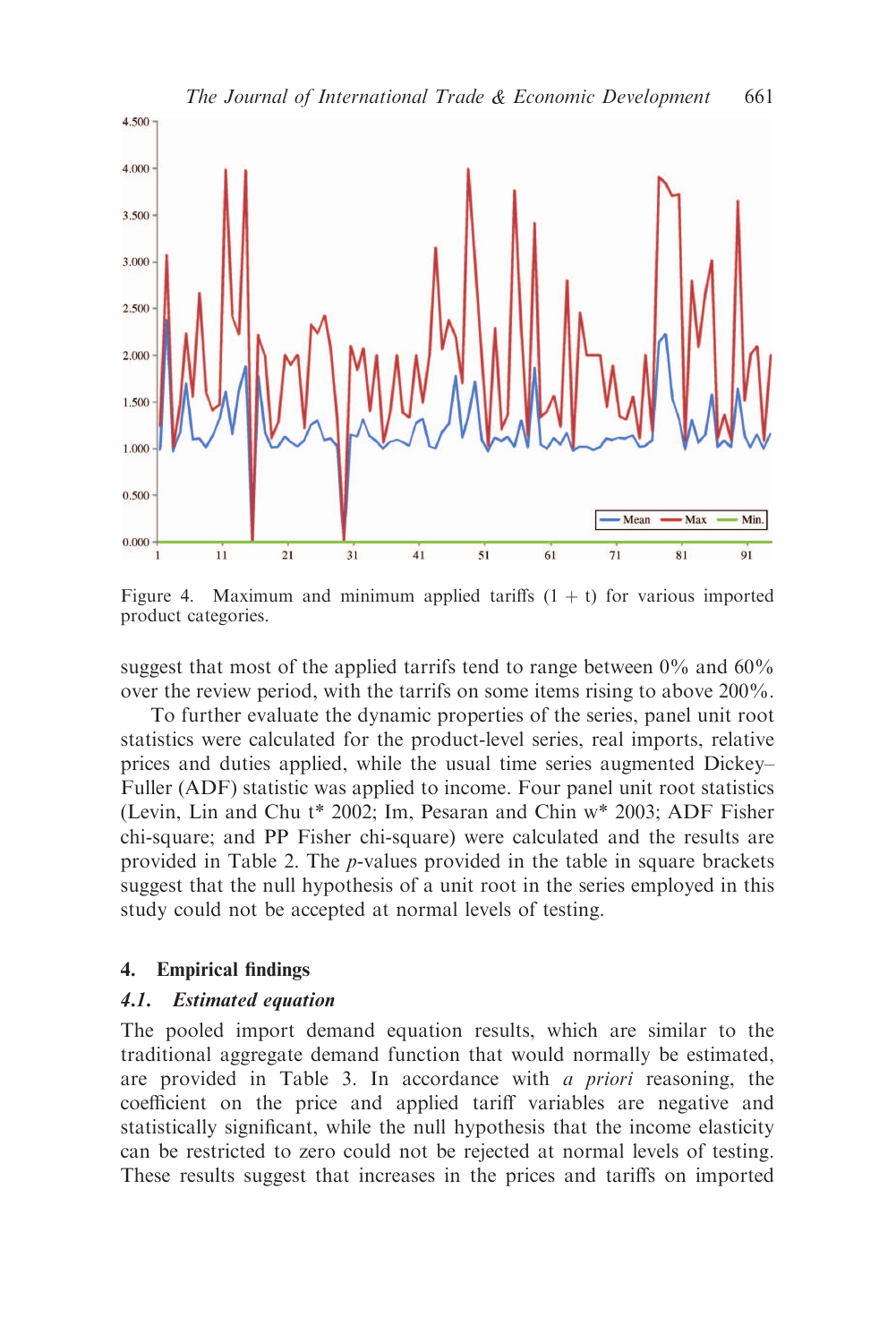| Min.<br>Mean<br>Max.<br>Var.<br>Skew.<br>Kurt.<br>Obs.<br>13.061<br>5.788<br>9.363<br>10.772<br>0.107<br>$-1.312$<br>105.000<br><b>Beverages</b><br>Aerated beverages<br>13.437<br>14.338<br>11.665<br>0.035<br>$-0.936$<br>4.185<br>105.000<br>Flavoured preparations<br>10.588<br>11.746<br>8.108<br>0.059<br>$-1.053$<br>4.886<br>105.000<br>4.319<br>Flavoured syrups<br>8.768<br>12.470<br>6.957<br>0.135<br>1.306<br>105.000<br>11.621<br>14.390<br>0.000<br>0.150<br>$-4.338$<br>26.491<br>105.000<br>Malted beverages<br>7.996<br>Orange juice<br>10.906<br>12.647<br>0.082<br>$-0.381$<br>3.184<br>105.000<br>Pineapple juice<br>9.309<br>12.772<br>0.000<br>0.178<br>$-2.469$<br>13.114<br>105.000<br>Meats and fish<br>9.156<br>11.782<br>4.151<br>0.245<br>$-1.074$<br>7.045<br>105.000<br>2.229<br>4.852<br>8.804<br>0.000<br>0.564<br>$-0.577$<br>105.000<br>Bacon<br><b>Beef</b><br>11.661<br>13.351<br>9.824<br>0.044<br>$-0.219$<br>4.601<br>105.000<br>Corned beef<br>10.529<br>12.554<br>0.000<br>0.178<br>$-3.954$<br>21.016<br>105.000<br>Flying fish<br>7.949<br>11.568<br>0.000<br>0.351<br>$-2.104$<br>6.559<br>105.000<br>8.714<br>3.721<br>Food preparations<br>11.907<br>6.957<br>0.122<br>1.037<br>105.000<br>3.848<br>9.786<br>0.243<br>1.304<br>Luncheon meats<br>0.000<br>1.026<br>105.000<br>Mackerels<br>8.940<br>11.678<br>0.000<br>0.382<br>$-1.821$<br>4.847<br>105.000<br>Pork<br>11.276<br>12.545<br>6.849<br>$-2.162$<br>12.745<br>0.067<br>105.000<br>$-0.776$<br>Salmon<br>8.813<br>10.582<br>5.602<br>0.094<br>4.409<br>105.000<br>11.125<br>9.816<br>3.170<br>105.000<br>Salted pork<br>12.369<br>0.041<br>0.079<br>Sardines<br>10.022<br>11.674<br>18.518<br>0.000<br>0.159<br>$-3.493$<br>105.000<br>7.775<br>9.905<br>3.738<br>4.601<br>Sausages<br>0.137<br>$-0.811$<br>105.000<br>14.711<br>10.316<br>8.624<br>Sheep<br>11.646<br>0.051<br>0.926<br>105.000<br>3.990<br>11.061<br>12.858<br>9.157<br>0.055<br>$-0.450$<br>105.000<br>Tuna<br>Turkey wings<br>9.134<br>12.445<br>0.000<br>0.400<br>$-2.023$<br>5.343<br>105.000<br>9.565<br>5.302<br>104.526<br><i>Fruits and vegetables</i><br>11.693<br>5.402<br>0.198<br>$-1.003$<br>12.204<br>12.847<br>11.422<br>3.642<br>0.020<br>$-0.503$<br>105.000<br>Bananas<br>6.391<br>8.922<br>0.000<br>0.288<br>$-1.878$<br>6.981<br>105.000<br><b>Beets</b><br>9.881<br>10.852<br>11.564<br>0.031<br>$-0.560$<br>3.186<br>105.000<br><b>Broccoli</b><br>10.425<br>Cabbage<br>11.823<br>8.103<br>0.050<br>$-0.866$<br>6.624<br>105.000<br>9.158<br>Canned corn<br>11.100<br>3.135<br>0.129<br>$-1.694$<br>8.984<br>105.000<br>Carrots<br>10.119<br>11.033<br>6.485<br>0.079<br>$-2.645$<br>10.651<br>105.000<br>2.530<br>5.808<br>10.240<br>0.509<br>$-0.781$<br>Cucumbers<br>0.000<br>105.000<br>English apples<br>12.595<br>4.293<br>11.858<br>10.685<br>0.029<br>$-0.625$<br>105.000<br>3.975<br>English potatoes<br>13.557<br>14.087<br>13.146<br>0.012<br>0.036<br>96.000<br>9.382<br>0.280<br>$-2.930$<br>10.208<br>Grapefruits<br>10.953<br>0.000<br>105.000<br>11.093<br>10.338<br>4.910<br>Grapes<br>12.272<br>0.028<br>1.098<br>105.000<br>9.010<br>11.504<br>6.019<br>0.104<br>0.113<br>3.012<br>105.000<br>11.275<br>12.940<br>7.245<br>0.115<br>$-1.287$<br>4.033<br>Onions<br>105.000<br>10.375<br>12.498<br>0.379<br>$-2.255$<br>6.141<br>0.000<br>105.000<br>Oranges<br>11.279<br>11.998<br>9.702<br>$-1.566$<br>5.337<br>0.044<br>105.000<br>Plantains<br>9.056<br>11.351<br>0.000<br>0.276<br>$-2.372$<br>8.427<br>Pumpkins<br>105.000<br>5.032<br>0.000<br>0.660<br>$-0.438$<br>1.874<br>105.000<br>Sweet potatoes<br>10.802<br>9.537<br>14.053<br>0.723<br>3.580<br>Tomatoes<br>6.468<br>0.178<br>105.000<br>2.351<br>Yams<br>5.316<br>9.587<br>0.000<br>0.555<br>$-0.624$<br>105.000<br><b>Breads</b> and biscuits<br>8.518<br>10.381<br>1.523<br>0.218<br>$-2.469$<br>9.230<br>105.000<br>Sweet biscuits<br>11.478<br>10.644<br>11.839<br>3.045<br>0.148<br>$-3.059$<br>105.000<br>6.391<br>8.922<br>0.288<br>6.981<br>Biscuits (other)<br>0.000<br>$-1.878$<br>105.000 |         |  | Coef. |  |  |
|--------------------------------------------------------------------------------------------------------------------------------------------------------------------------------------------------------------------------------------------------------------------------------------------------------------------------------------------------------------------------------------------------------------------------------------------------------------------------------------------------------------------------------------------------------------------------------------------------------------------------------------------------------------------------------------------------------------------------------------------------------------------------------------------------------------------------------------------------------------------------------------------------------------------------------------------------------------------------------------------------------------------------------------------------------------------------------------------------------------------------------------------------------------------------------------------------------------------------------------------------------------------------------------------------------------------------------------------------------------------------------------------------------------------------------------------------------------------------------------------------------------------------------------------------------------------------------------------------------------------------------------------------------------------------------------------------------------------------------------------------------------------------------------------------------------------------------------------------------------------------------------------------------------------------------------------------------------------------------------------------------------------------------------------------------------------------------------------------------------------------------------------------------------------------------------------------------------------------------------------------------------------------------------------------------------------------------------------------------------------------------------------------------------------------------------------------------------------------------------------------------------------------------------------------------------------------------------------------------------------------------------------------------------------------------------------------------------------------------------------------------------------------------------------------------------------------------------------------------------------------------------------------------------------------------------------------------------------------------------------------------------------------------------------------------------------------------------------------------------------------------------------------------------------------------------------------------------------------------------------------------------------------------------------------------------------------------------------------------------------------------------------------------------------------------------------------------------------------------------------------------------------------------------------------------------------------------------------------------------------------------------------------------------------------------------------------------------------------------------------------------------------------------------------------------------------------------------------------------------------------------------------------------------------------------------------------------------------------------------------------------------------------------------------------------------------------------------------|---------|--|-------|--|--|
|                                                                                                                                                                                                                                                                                                                                                                                                                                                                                                                                                                                                                                                                                                                                                                                                                                                                                                                                                                                                                                                                                                                                                                                                                                                                                                                                                                                                                                                                                                                                                                                                                                                                                                                                                                                                                                                                                                                                                                                                                                                                                                                                                                                                                                                                                                                                                                                                                                                                                                                                                                                                                                                                                                                                                                                                                                                                                                                                                                                                                                                                                                                                                                                                                                                                                                                                                                                                                                                                                                                                                                                                                                                                                                                                                                                                                                                                                                                                                                                                                                                                                            |         |  |       |  |  |
|                                                                                                                                                                                                                                                                                                                                                                                                                                                                                                                                                                                                                                                                                                                                                                                                                                                                                                                                                                                                                                                                                                                                                                                                                                                                                                                                                                                                                                                                                                                                                                                                                                                                                                                                                                                                                                                                                                                                                                                                                                                                                                                                                                                                                                                                                                                                                                                                                                                                                                                                                                                                                                                                                                                                                                                                                                                                                                                                                                                                                                                                                                                                                                                                                                                                                                                                                                                                                                                                                                                                                                                                                                                                                                                                                                                                                                                                                                                                                                                                                                                                                            |         |  |       |  |  |
|                                                                                                                                                                                                                                                                                                                                                                                                                                                                                                                                                                                                                                                                                                                                                                                                                                                                                                                                                                                                                                                                                                                                                                                                                                                                                                                                                                                                                                                                                                                                                                                                                                                                                                                                                                                                                                                                                                                                                                                                                                                                                                                                                                                                                                                                                                                                                                                                                                                                                                                                                                                                                                                                                                                                                                                                                                                                                                                                                                                                                                                                                                                                                                                                                                                                                                                                                                                                                                                                                                                                                                                                                                                                                                                                                                                                                                                                                                                                                                                                                                                                                            |         |  |       |  |  |
|                                                                                                                                                                                                                                                                                                                                                                                                                                                                                                                                                                                                                                                                                                                                                                                                                                                                                                                                                                                                                                                                                                                                                                                                                                                                                                                                                                                                                                                                                                                                                                                                                                                                                                                                                                                                                                                                                                                                                                                                                                                                                                                                                                                                                                                                                                                                                                                                                                                                                                                                                                                                                                                                                                                                                                                                                                                                                                                                                                                                                                                                                                                                                                                                                                                                                                                                                                                                                                                                                                                                                                                                                                                                                                                                                                                                                                                                                                                                                                                                                                                                                            |         |  |       |  |  |
|                                                                                                                                                                                                                                                                                                                                                                                                                                                                                                                                                                                                                                                                                                                                                                                                                                                                                                                                                                                                                                                                                                                                                                                                                                                                                                                                                                                                                                                                                                                                                                                                                                                                                                                                                                                                                                                                                                                                                                                                                                                                                                                                                                                                                                                                                                                                                                                                                                                                                                                                                                                                                                                                                                                                                                                                                                                                                                                                                                                                                                                                                                                                                                                                                                                                                                                                                                                                                                                                                                                                                                                                                                                                                                                                                                                                                                                                                                                                                                                                                                                                                            |         |  |       |  |  |
|                                                                                                                                                                                                                                                                                                                                                                                                                                                                                                                                                                                                                                                                                                                                                                                                                                                                                                                                                                                                                                                                                                                                                                                                                                                                                                                                                                                                                                                                                                                                                                                                                                                                                                                                                                                                                                                                                                                                                                                                                                                                                                                                                                                                                                                                                                                                                                                                                                                                                                                                                                                                                                                                                                                                                                                                                                                                                                                                                                                                                                                                                                                                                                                                                                                                                                                                                                                                                                                                                                                                                                                                                                                                                                                                                                                                                                                                                                                                                                                                                                                                                            |         |  |       |  |  |
|                                                                                                                                                                                                                                                                                                                                                                                                                                                                                                                                                                                                                                                                                                                                                                                                                                                                                                                                                                                                                                                                                                                                                                                                                                                                                                                                                                                                                                                                                                                                                                                                                                                                                                                                                                                                                                                                                                                                                                                                                                                                                                                                                                                                                                                                                                                                                                                                                                                                                                                                                                                                                                                                                                                                                                                                                                                                                                                                                                                                                                                                                                                                                                                                                                                                                                                                                                                                                                                                                                                                                                                                                                                                                                                                                                                                                                                                                                                                                                                                                                                                                            |         |  |       |  |  |
|                                                                                                                                                                                                                                                                                                                                                                                                                                                                                                                                                                                                                                                                                                                                                                                                                                                                                                                                                                                                                                                                                                                                                                                                                                                                                                                                                                                                                                                                                                                                                                                                                                                                                                                                                                                                                                                                                                                                                                                                                                                                                                                                                                                                                                                                                                                                                                                                                                                                                                                                                                                                                                                                                                                                                                                                                                                                                                                                                                                                                                                                                                                                                                                                                                                                                                                                                                                                                                                                                                                                                                                                                                                                                                                                                                                                                                                                                                                                                                                                                                                                                            |         |  |       |  |  |
|                                                                                                                                                                                                                                                                                                                                                                                                                                                                                                                                                                                                                                                                                                                                                                                                                                                                                                                                                                                                                                                                                                                                                                                                                                                                                                                                                                                                                                                                                                                                                                                                                                                                                                                                                                                                                                                                                                                                                                                                                                                                                                                                                                                                                                                                                                                                                                                                                                                                                                                                                                                                                                                                                                                                                                                                                                                                                                                                                                                                                                                                                                                                                                                                                                                                                                                                                                                                                                                                                                                                                                                                                                                                                                                                                                                                                                                                                                                                                                                                                                                                                            |         |  |       |  |  |
|                                                                                                                                                                                                                                                                                                                                                                                                                                                                                                                                                                                                                                                                                                                                                                                                                                                                                                                                                                                                                                                                                                                                                                                                                                                                                                                                                                                                                                                                                                                                                                                                                                                                                                                                                                                                                                                                                                                                                                                                                                                                                                                                                                                                                                                                                                                                                                                                                                                                                                                                                                                                                                                                                                                                                                                                                                                                                                                                                                                                                                                                                                                                                                                                                                                                                                                                                                                                                                                                                                                                                                                                                                                                                                                                                                                                                                                                                                                                                                                                                                                                                            |         |  |       |  |  |
|                                                                                                                                                                                                                                                                                                                                                                                                                                                                                                                                                                                                                                                                                                                                                                                                                                                                                                                                                                                                                                                                                                                                                                                                                                                                                                                                                                                                                                                                                                                                                                                                                                                                                                                                                                                                                                                                                                                                                                                                                                                                                                                                                                                                                                                                                                                                                                                                                                                                                                                                                                                                                                                                                                                                                                                                                                                                                                                                                                                                                                                                                                                                                                                                                                                                                                                                                                                                                                                                                                                                                                                                                                                                                                                                                                                                                                                                                                                                                                                                                                                                                            |         |  |       |  |  |
|                                                                                                                                                                                                                                                                                                                                                                                                                                                                                                                                                                                                                                                                                                                                                                                                                                                                                                                                                                                                                                                                                                                                                                                                                                                                                                                                                                                                                                                                                                                                                                                                                                                                                                                                                                                                                                                                                                                                                                                                                                                                                                                                                                                                                                                                                                                                                                                                                                                                                                                                                                                                                                                                                                                                                                                                                                                                                                                                                                                                                                                                                                                                                                                                                                                                                                                                                                                                                                                                                                                                                                                                                                                                                                                                                                                                                                                                                                                                                                                                                                                                                            |         |  |       |  |  |
|                                                                                                                                                                                                                                                                                                                                                                                                                                                                                                                                                                                                                                                                                                                                                                                                                                                                                                                                                                                                                                                                                                                                                                                                                                                                                                                                                                                                                                                                                                                                                                                                                                                                                                                                                                                                                                                                                                                                                                                                                                                                                                                                                                                                                                                                                                                                                                                                                                                                                                                                                                                                                                                                                                                                                                                                                                                                                                                                                                                                                                                                                                                                                                                                                                                                                                                                                                                                                                                                                                                                                                                                                                                                                                                                                                                                                                                                                                                                                                                                                                                                                            |         |  |       |  |  |
|                                                                                                                                                                                                                                                                                                                                                                                                                                                                                                                                                                                                                                                                                                                                                                                                                                                                                                                                                                                                                                                                                                                                                                                                                                                                                                                                                                                                                                                                                                                                                                                                                                                                                                                                                                                                                                                                                                                                                                                                                                                                                                                                                                                                                                                                                                                                                                                                                                                                                                                                                                                                                                                                                                                                                                                                                                                                                                                                                                                                                                                                                                                                                                                                                                                                                                                                                                                                                                                                                                                                                                                                                                                                                                                                                                                                                                                                                                                                                                                                                                                                                            |         |  |       |  |  |
|                                                                                                                                                                                                                                                                                                                                                                                                                                                                                                                                                                                                                                                                                                                                                                                                                                                                                                                                                                                                                                                                                                                                                                                                                                                                                                                                                                                                                                                                                                                                                                                                                                                                                                                                                                                                                                                                                                                                                                                                                                                                                                                                                                                                                                                                                                                                                                                                                                                                                                                                                                                                                                                                                                                                                                                                                                                                                                                                                                                                                                                                                                                                                                                                                                                                                                                                                                                                                                                                                                                                                                                                                                                                                                                                                                                                                                                                                                                                                                                                                                                                                            |         |  |       |  |  |
|                                                                                                                                                                                                                                                                                                                                                                                                                                                                                                                                                                                                                                                                                                                                                                                                                                                                                                                                                                                                                                                                                                                                                                                                                                                                                                                                                                                                                                                                                                                                                                                                                                                                                                                                                                                                                                                                                                                                                                                                                                                                                                                                                                                                                                                                                                                                                                                                                                                                                                                                                                                                                                                                                                                                                                                                                                                                                                                                                                                                                                                                                                                                                                                                                                                                                                                                                                                                                                                                                                                                                                                                                                                                                                                                                                                                                                                                                                                                                                                                                                                                                            |         |  |       |  |  |
|                                                                                                                                                                                                                                                                                                                                                                                                                                                                                                                                                                                                                                                                                                                                                                                                                                                                                                                                                                                                                                                                                                                                                                                                                                                                                                                                                                                                                                                                                                                                                                                                                                                                                                                                                                                                                                                                                                                                                                                                                                                                                                                                                                                                                                                                                                                                                                                                                                                                                                                                                                                                                                                                                                                                                                                                                                                                                                                                                                                                                                                                                                                                                                                                                                                                                                                                                                                                                                                                                                                                                                                                                                                                                                                                                                                                                                                                                                                                                                                                                                                                                            |         |  |       |  |  |
|                                                                                                                                                                                                                                                                                                                                                                                                                                                                                                                                                                                                                                                                                                                                                                                                                                                                                                                                                                                                                                                                                                                                                                                                                                                                                                                                                                                                                                                                                                                                                                                                                                                                                                                                                                                                                                                                                                                                                                                                                                                                                                                                                                                                                                                                                                                                                                                                                                                                                                                                                                                                                                                                                                                                                                                                                                                                                                                                                                                                                                                                                                                                                                                                                                                                                                                                                                                                                                                                                                                                                                                                                                                                                                                                                                                                                                                                                                                                                                                                                                                                                            |         |  |       |  |  |
|                                                                                                                                                                                                                                                                                                                                                                                                                                                                                                                                                                                                                                                                                                                                                                                                                                                                                                                                                                                                                                                                                                                                                                                                                                                                                                                                                                                                                                                                                                                                                                                                                                                                                                                                                                                                                                                                                                                                                                                                                                                                                                                                                                                                                                                                                                                                                                                                                                                                                                                                                                                                                                                                                                                                                                                                                                                                                                                                                                                                                                                                                                                                                                                                                                                                                                                                                                                                                                                                                                                                                                                                                                                                                                                                                                                                                                                                                                                                                                                                                                                                                            |         |  |       |  |  |
|                                                                                                                                                                                                                                                                                                                                                                                                                                                                                                                                                                                                                                                                                                                                                                                                                                                                                                                                                                                                                                                                                                                                                                                                                                                                                                                                                                                                                                                                                                                                                                                                                                                                                                                                                                                                                                                                                                                                                                                                                                                                                                                                                                                                                                                                                                                                                                                                                                                                                                                                                                                                                                                                                                                                                                                                                                                                                                                                                                                                                                                                                                                                                                                                                                                                                                                                                                                                                                                                                                                                                                                                                                                                                                                                                                                                                                                                                                                                                                                                                                                                                            |         |  |       |  |  |
|                                                                                                                                                                                                                                                                                                                                                                                                                                                                                                                                                                                                                                                                                                                                                                                                                                                                                                                                                                                                                                                                                                                                                                                                                                                                                                                                                                                                                                                                                                                                                                                                                                                                                                                                                                                                                                                                                                                                                                                                                                                                                                                                                                                                                                                                                                                                                                                                                                                                                                                                                                                                                                                                                                                                                                                                                                                                                                                                                                                                                                                                                                                                                                                                                                                                                                                                                                                                                                                                                                                                                                                                                                                                                                                                                                                                                                                                                                                                                                                                                                                                                            |         |  |       |  |  |
|                                                                                                                                                                                                                                                                                                                                                                                                                                                                                                                                                                                                                                                                                                                                                                                                                                                                                                                                                                                                                                                                                                                                                                                                                                                                                                                                                                                                                                                                                                                                                                                                                                                                                                                                                                                                                                                                                                                                                                                                                                                                                                                                                                                                                                                                                                                                                                                                                                                                                                                                                                                                                                                                                                                                                                                                                                                                                                                                                                                                                                                                                                                                                                                                                                                                                                                                                                                                                                                                                                                                                                                                                                                                                                                                                                                                                                                                                                                                                                                                                                                                                            |         |  |       |  |  |
|                                                                                                                                                                                                                                                                                                                                                                                                                                                                                                                                                                                                                                                                                                                                                                                                                                                                                                                                                                                                                                                                                                                                                                                                                                                                                                                                                                                                                                                                                                                                                                                                                                                                                                                                                                                                                                                                                                                                                                                                                                                                                                                                                                                                                                                                                                                                                                                                                                                                                                                                                                                                                                                                                                                                                                                                                                                                                                                                                                                                                                                                                                                                                                                                                                                                                                                                                                                                                                                                                                                                                                                                                                                                                                                                                                                                                                                                                                                                                                                                                                                                                            |         |  |       |  |  |
|                                                                                                                                                                                                                                                                                                                                                                                                                                                                                                                                                                                                                                                                                                                                                                                                                                                                                                                                                                                                                                                                                                                                                                                                                                                                                                                                                                                                                                                                                                                                                                                                                                                                                                                                                                                                                                                                                                                                                                                                                                                                                                                                                                                                                                                                                                                                                                                                                                                                                                                                                                                                                                                                                                                                                                                                                                                                                                                                                                                                                                                                                                                                                                                                                                                                                                                                                                                                                                                                                                                                                                                                                                                                                                                                                                                                                                                                                                                                                                                                                                                                                            |         |  |       |  |  |
|                                                                                                                                                                                                                                                                                                                                                                                                                                                                                                                                                                                                                                                                                                                                                                                                                                                                                                                                                                                                                                                                                                                                                                                                                                                                                                                                                                                                                                                                                                                                                                                                                                                                                                                                                                                                                                                                                                                                                                                                                                                                                                                                                                                                                                                                                                                                                                                                                                                                                                                                                                                                                                                                                                                                                                                                                                                                                                                                                                                                                                                                                                                                                                                                                                                                                                                                                                                                                                                                                                                                                                                                                                                                                                                                                                                                                                                                                                                                                                                                                                                                                            |         |  |       |  |  |
|                                                                                                                                                                                                                                                                                                                                                                                                                                                                                                                                                                                                                                                                                                                                                                                                                                                                                                                                                                                                                                                                                                                                                                                                                                                                                                                                                                                                                                                                                                                                                                                                                                                                                                                                                                                                                                                                                                                                                                                                                                                                                                                                                                                                                                                                                                                                                                                                                                                                                                                                                                                                                                                                                                                                                                                                                                                                                                                                                                                                                                                                                                                                                                                                                                                                                                                                                                                                                                                                                                                                                                                                                                                                                                                                                                                                                                                                                                                                                                                                                                                                                            |         |  |       |  |  |
|                                                                                                                                                                                                                                                                                                                                                                                                                                                                                                                                                                                                                                                                                                                                                                                                                                                                                                                                                                                                                                                                                                                                                                                                                                                                                                                                                                                                                                                                                                                                                                                                                                                                                                                                                                                                                                                                                                                                                                                                                                                                                                                                                                                                                                                                                                                                                                                                                                                                                                                                                                                                                                                                                                                                                                                                                                                                                                                                                                                                                                                                                                                                                                                                                                                                                                                                                                                                                                                                                                                                                                                                                                                                                                                                                                                                                                                                                                                                                                                                                                                                                            |         |  |       |  |  |
|                                                                                                                                                                                                                                                                                                                                                                                                                                                                                                                                                                                                                                                                                                                                                                                                                                                                                                                                                                                                                                                                                                                                                                                                                                                                                                                                                                                                                                                                                                                                                                                                                                                                                                                                                                                                                                                                                                                                                                                                                                                                                                                                                                                                                                                                                                                                                                                                                                                                                                                                                                                                                                                                                                                                                                                                                                                                                                                                                                                                                                                                                                                                                                                                                                                                                                                                                                                                                                                                                                                                                                                                                                                                                                                                                                                                                                                                                                                                                                                                                                                                                            |         |  |       |  |  |
|                                                                                                                                                                                                                                                                                                                                                                                                                                                                                                                                                                                                                                                                                                                                                                                                                                                                                                                                                                                                                                                                                                                                                                                                                                                                                                                                                                                                                                                                                                                                                                                                                                                                                                                                                                                                                                                                                                                                                                                                                                                                                                                                                                                                                                                                                                                                                                                                                                                                                                                                                                                                                                                                                                                                                                                                                                                                                                                                                                                                                                                                                                                                                                                                                                                                                                                                                                                                                                                                                                                                                                                                                                                                                                                                                                                                                                                                                                                                                                                                                                                                                            |         |  |       |  |  |
|                                                                                                                                                                                                                                                                                                                                                                                                                                                                                                                                                                                                                                                                                                                                                                                                                                                                                                                                                                                                                                                                                                                                                                                                                                                                                                                                                                                                                                                                                                                                                                                                                                                                                                                                                                                                                                                                                                                                                                                                                                                                                                                                                                                                                                                                                                                                                                                                                                                                                                                                                                                                                                                                                                                                                                                                                                                                                                                                                                                                                                                                                                                                                                                                                                                                                                                                                                                                                                                                                                                                                                                                                                                                                                                                                                                                                                                                                                                                                                                                                                                                                            |         |  |       |  |  |
|                                                                                                                                                                                                                                                                                                                                                                                                                                                                                                                                                                                                                                                                                                                                                                                                                                                                                                                                                                                                                                                                                                                                                                                                                                                                                                                                                                                                                                                                                                                                                                                                                                                                                                                                                                                                                                                                                                                                                                                                                                                                                                                                                                                                                                                                                                                                                                                                                                                                                                                                                                                                                                                                                                                                                                                                                                                                                                                                                                                                                                                                                                                                                                                                                                                                                                                                                                                                                                                                                                                                                                                                                                                                                                                                                                                                                                                                                                                                                                                                                                                                                            |         |  |       |  |  |
|                                                                                                                                                                                                                                                                                                                                                                                                                                                                                                                                                                                                                                                                                                                                                                                                                                                                                                                                                                                                                                                                                                                                                                                                                                                                                                                                                                                                                                                                                                                                                                                                                                                                                                                                                                                                                                                                                                                                                                                                                                                                                                                                                                                                                                                                                                                                                                                                                                                                                                                                                                                                                                                                                                                                                                                                                                                                                                                                                                                                                                                                                                                                                                                                                                                                                                                                                                                                                                                                                                                                                                                                                                                                                                                                                                                                                                                                                                                                                                                                                                                                                            |         |  |       |  |  |
|                                                                                                                                                                                                                                                                                                                                                                                                                                                                                                                                                                                                                                                                                                                                                                                                                                                                                                                                                                                                                                                                                                                                                                                                                                                                                                                                                                                                                                                                                                                                                                                                                                                                                                                                                                                                                                                                                                                                                                                                                                                                                                                                                                                                                                                                                                                                                                                                                                                                                                                                                                                                                                                                                                                                                                                                                                                                                                                                                                                                                                                                                                                                                                                                                                                                                                                                                                                                                                                                                                                                                                                                                                                                                                                                                                                                                                                                                                                                                                                                                                                                                            |         |  |       |  |  |
|                                                                                                                                                                                                                                                                                                                                                                                                                                                                                                                                                                                                                                                                                                                                                                                                                                                                                                                                                                                                                                                                                                                                                                                                                                                                                                                                                                                                                                                                                                                                                                                                                                                                                                                                                                                                                                                                                                                                                                                                                                                                                                                                                                                                                                                                                                                                                                                                                                                                                                                                                                                                                                                                                                                                                                                                                                                                                                                                                                                                                                                                                                                                                                                                                                                                                                                                                                                                                                                                                                                                                                                                                                                                                                                                                                                                                                                                                                                                                                                                                                                                                            |         |  |       |  |  |
|                                                                                                                                                                                                                                                                                                                                                                                                                                                                                                                                                                                                                                                                                                                                                                                                                                                                                                                                                                                                                                                                                                                                                                                                                                                                                                                                                                                                                                                                                                                                                                                                                                                                                                                                                                                                                                                                                                                                                                                                                                                                                                                                                                                                                                                                                                                                                                                                                                                                                                                                                                                                                                                                                                                                                                                                                                                                                                                                                                                                                                                                                                                                                                                                                                                                                                                                                                                                                                                                                                                                                                                                                                                                                                                                                                                                                                                                                                                                                                                                                                                                                            |         |  |       |  |  |
|                                                                                                                                                                                                                                                                                                                                                                                                                                                                                                                                                                                                                                                                                                                                                                                                                                                                                                                                                                                                                                                                                                                                                                                                                                                                                                                                                                                                                                                                                                                                                                                                                                                                                                                                                                                                                                                                                                                                                                                                                                                                                                                                                                                                                                                                                                                                                                                                                                                                                                                                                                                                                                                                                                                                                                                                                                                                                                                                                                                                                                                                                                                                                                                                                                                                                                                                                                                                                                                                                                                                                                                                                                                                                                                                                                                                                                                                                                                                                                                                                                                                                            |         |  |       |  |  |
|                                                                                                                                                                                                                                                                                                                                                                                                                                                                                                                                                                                                                                                                                                                                                                                                                                                                                                                                                                                                                                                                                                                                                                                                                                                                                                                                                                                                                                                                                                                                                                                                                                                                                                                                                                                                                                                                                                                                                                                                                                                                                                                                                                                                                                                                                                                                                                                                                                                                                                                                                                                                                                                                                                                                                                                                                                                                                                                                                                                                                                                                                                                                                                                                                                                                                                                                                                                                                                                                                                                                                                                                                                                                                                                                                                                                                                                                                                                                                                                                                                                                                            | Lettuce |  |       |  |  |
|                                                                                                                                                                                                                                                                                                                                                                                                                                                                                                                                                                                                                                                                                                                                                                                                                                                                                                                                                                                                                                                                                                                                                                                                                                                                                                                                                                                                                                                                                                                                                                                                                                                                                                                                                                                                                                                                                                                                                                                                                                                                                                                                                                                                                                                                                                                                                                                                                                                                                                                                                                                                                                                                                                                                                                                                                                                                                                                                                                                                                                                                                                                                                                                                                                                                                                                                                                                                                                                                                                                                                                                                                                                                                                                                                                                                                                                                                                                                                                                                                                                                                            |         |  |       |  |  |
|                                                                                                                                                                                                                                                                                                                                                                                                                                                                                                                                                                                                                                                                                                                                                                                                                                                                                                                                                                                                                                                                                                                                                                                                                                                                                                                                                                                                                                                                                                                                                                                                                                                                                                                                                                                                                                                                                                                                                                                                                                                                                                                                                                                                                                                                                                                                                                                                                                                                                                                                                                                                                                                                                                                                                                                                                                                                                                                                                                                                                                                                                                                                                                                                                                                                                                                                                                                                                                                                                                                                                                                                                                                                                                                                                                                                                                                                                                                                                                                                                                                                                            |         |  |       |  |  |
|                                                                                                                                                                                                                                                                                                                                                                                                                                                                                                                                                                                                                                                                                                                                                                                                                                                                                                                                                                                                                                                                                                                                                                                                                                                                                                                                                                                                                                                                                                                                                                                                                                                                                                                                                                                                                                                                                                                                                                                                                                                                                                                                                                                                                                                                                                                                                                                                                                                                                                                                                                                                                                                                                                                                                                                                                                                                                                                                                                                                                                                                                                                                                                                                                                                                                                                                                                                                                                                                                                                                                                                                                                                                                                                                                                                                                                                                                                                                                                                                                                                                                            |         |  |       |  |  |
|                                                                                                                                                                                                                                                                                                                                                                                                                                                                                                                                                                                                                                                                                                                                                                                                                                                                                                                                                                                                                                                                                                                                                                                                                                                                                                                                                                                                                                                                                                                                                                                                                                                                                                                                                                                                                                                                                                                                                                                                                                                                                                                                                                                                                                                                                                                                                                                                                                                                                                                                                                                                                                                                                                                                                                                                                                                                                                                                                                                                                                                                                                                                                                                                                                                                                                                                                                                                                                                                                                                                                                                                                                                                                                                                                                                                                                                                                                                                                                                                                                                                                            |         |  |       |  |  |
|                                                                                                                                                                                                                                                                                                                                                                                                                                                                                                                                                                                                                                                                                                                                                                                                                                                                                                                                                                                                                                                                                                                                                                                                                                                                                                                                                                                                                                                                                                                                                                                                                                                                                                                                                                                                                                                                                                                                                                                                                                                                                                                                                                                                                                                                                                                                                                                                                                                                                                                                                                                                                                                                                                                                                                                                                                                                                                                                                                                                                                                                                                                                                                                                                                                                                                                                                                                                                                                                                                                                                                                                                                                                                                                                                                                                                                                                                                                                                                                                                                                                                            |         |  |       |  |  |
|                                                                                                                                                                                                                                                                                                                                                                                                                                                                                                                                                                                                                                                                                                                                                                                                                                                                                                                                                                                                                                                                                                                                                                                                                                                                                                                                                                                                                                                                                                                                                                                                                                                                                                                                                                                                                                                                                                                                                                                                                                                                                                                                                                                                                                                                                                                                                                                                                                                                                                                                                                                                                                                                                                                                                                                                                                                                                                                                                                                                                                                                                                                                                                                                                                                                                                                                                                                                                                                                                                                                                                                                                                                                                                                                                                                                                                                                                                                                                                                                                                                                                            |         |  |       |  |  |
|                                                                                                                                                                                                                                                                                                                                                                                                                                                                                                                                                                                                                                                                                                                                                                                                                                                                                                                                                                                                                                                                                                                                                                                                                                                                                                                                                                                                                                                                                                                                                                                                                                                                                                                                                                                                                                                                                                                                                                                                                                                                                                                                                                                                                                                                                                                                                                                                                                                                                                                                                                                                                                                                                                                                                                                                                                                                                                                                                                                                                                                                                                                                                                                                                                                                                                                                                                                                                                                                                                                                                                                                                                                                                                                                                                                                                                                                                                                                                                                                                                                                                            |         |  |       |  |  |
|                                                                                                                                                                                                                                                                                                                                                                                                                                                                                                                                                                                                                                                                                                                                                                                                                                                                                                                                                                                                                                                                                                                                                                                                                                                                                                                                                                                                                                                                                                                                                                                                                                                                                                                                                                                                                                                                                                                                                                                                                                                                                                                                                                                                                                                                                                                                                                                                                                                                                                                                                                                                                                                                                                                                                                                                                                                                                                                                                                                                                                                                                                                                                                                                                                                                                                                                                                                                                                                                                                                                                                                                                                                                                                                                                                                                                                                                                                                                                                                                                                                                                            |         |  |       |  |  |
|                                                                                                                                                                                                                                                                                                                                                                                                                                                                                                                                                                                                                                                                                                                                                                                                                                                                                                                                                                                                                                                                                                                                                                                                                                                                                                                                                                                                                                                                                                                                                                                                                                                                                                                                                                                                                                                                                                                                                                                                                                                                                                                                                                                                                                                                                                                                                                                                                                                                                                                                                                                                                                                                                                                                                                                                                                                                                                                                                                                                                                                                                                                                                                                                                                                                                                                                                                                                                                                                                                                                                                                                                                                                                                                                                                                                                                                                                                                                                                                                                                                                                            |         |  |       |  |  |
|                                                                                                                                                                                                                                                                                                                                                                                                                                                                                                                                                                                                                                                                                                                                                                                                                                                                                                                                                                                                                                                                                                                                                                                                                                                                                                                                                                                                                                                                                                                                                                                                                                                                                                                                                                                                                                                                                                                                                                                                                                                                                                                                                                                                                                                                                                                                                                                                                                                                                                                                                                                                                                                                                                                                                                                                                                                                                                                                                                                                                                                                                                                                                                                                                                                                                                                                                                                                                                                                                                                                                                                                                                                                                                                                                                                                                                                                                                                                                                                                                                                                                            |         |  |       |  |  |

Table 1. Descriptive statistics for various import categories.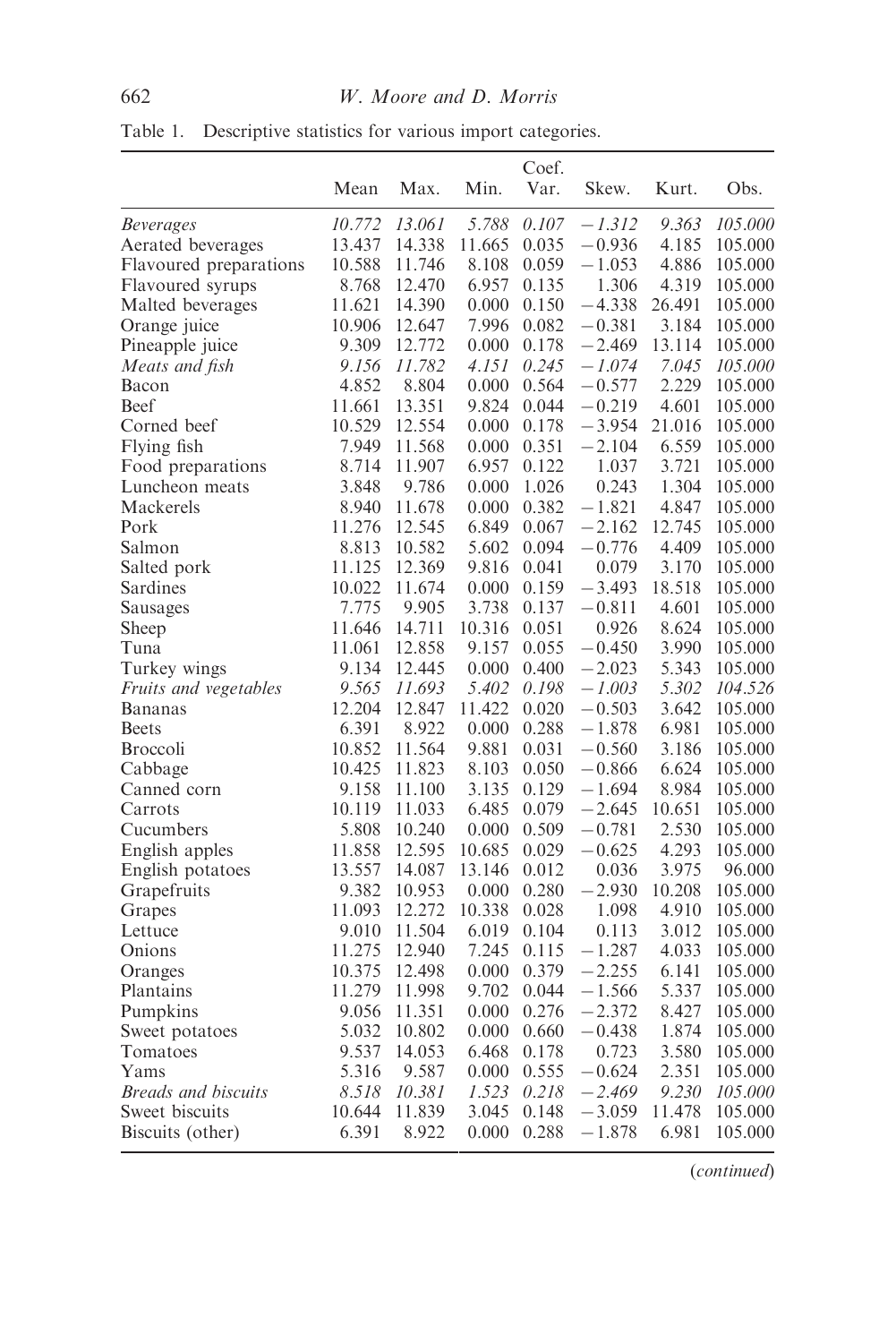| Table 1. | (Continued). |
|----------|--------------|
|----------|--------------|

|                                        |        |        |        | Coef. |          |        |         |
|----------------------------------------|--------|--------|--------|-------|----------|--------|---------|
|                                        | Mean   | Max.   | Min.   | Var.  | Skew.    | Kurt.  | Obs.    |
| Condiments, sugars,<br>spices and teas | 9.299  | 12.410 | 5.075  | 0.158 | $-0.566$ | 13.223 | 104.182 |
| Black pepper                           | 8.229  | 9.596  | 6.312  | 0.075 | $-0.390$ | 3.029  | 96.000  |
| Brown sugar                            | 8.614  | 14.006 | 0.000  | 0.563 | $-0.501$ | 1.795  | 105.000 |
| Curry powder                           | 8.343  | 11.752 | 6.435  | 0.124 | 0.230    | 2.772  | 105.000 |
| Green tea                              | 7.854  | 9.542  | 0.000  | 0.142 | $-3.418$ | 24.470 | 105.000 |
| Jams                                   | 10.623 | 12.307 | 8.586  | 0.078 | $-0.584$ | 2.606  | 105.000 |
| Pepper sauce                           | 7.960  | 12.822 | 5.182  | 0.185 | 1.746    | 6.248  | 105.000 |
| Spices                                 | 8.111  | 10.346 | 6.260  | 0.088 | $-0.007$ | 3.819  | 105.000 |
| Table salt                             | 8.832  | 12.470 | 4.407  | 0.187 | 0.010    | 2.450  | 105.000 |
| Tomato ketchup                         | 11.527 | 12.709 | 6.014  | 0.105 | $-2.843$ | 10.864 | 105.000 |
| Tomato sauce                           | 8.974  | 16.863 | 7.633  | 0.105 | 5.448    | 47.178 | 105.000 |
| White sugar                            | 13.220 | 14.094 | 4.997  | 0.086 | $-5.915$ | 40.222 | 105.000 |
| Feeding stuffs for<br>animals          | 8.501  | 11.487 | 0.000  | 0.395 | $-2.856$ | 18.822 | 105.000 |
| Cattle feed                            | 6.009  | 10.087 | 0.000  | 0.659 | $-0.748$ | 1.768  | 105.000 |
| Poultry feed                           | 10.992 | 12.887 | 0.000  | 0.131 | -4.964   | 35.875 | 105.000 |
| Dairy products                         | 9.538  | 12.672 | 4.097  | 0.217 | $-1.546$ | 8.549  | 104.571 |
| Cheese                                 | 12.162 | 13.468 | 11.154 | 0.030 | 0.178    | 4.960  | 105.000 |
| Condensed milk                         | 10.943 | 15.088 | 0.000  | 0.183 | $-4.344$ | 24.038 | 105.000 |
| Cooking butter                         | 9.092  | 12.345 | 2.890  | 0.132 | $-2.122$ | 10.988 | 105.000 |
| Evaporated milk                        | 6.386  | 12.823 | 0.000  | 0.780 | $-0.273$ | 1.309  | 102.000 |
| Margarine                              | 8.427  | 11.622 | 0.000  | 0.226 | $-1.945$ | 8.852  | 105.000 |
| Mayonnaise                             | 10.686 | 11.513 | 8.889  | 0.051 | $-1.544$ | 5.563  | 105.000 |
| Table butter                           | 9.067  | 11.844 | 5.749  | 0.118 | $-0.770$ | 4.136  | 105.000 |
| Cereals and cereal<br>preparations     | 9.632  | 12.696 | 3.445  | 0.154 | $-1.121$ | 6.368  | 105.000 |
| Corn flakes                            | 9.092  | 12.345 | 2.890  | 0.132 | $-2.122$ | 10.988 | 105.000 |
| Rice (bulk)                            | 10.105 | 14.319 | 0.000  | 0.256 | $-0.426$ | 3.972  | 105.000 |
| Rice (pack)                            | 10.681 | 13.693 | 4.522  | 0.124 | $-1.683$ | 8.086  | 105.000 |
| Oats                                   | 8.650  | 10.427 | 6.366  | 0.104 | $-0.252$ | 2.426  | 105.000 |
| Animal, vegetable<br>oils and fats     | 10.026 | 12.439 | 5.698  | 0.127 | $-0.511$ | 6.987  | 105.000 |
| Corn oil                               | 10.377 | 11.581 | 7.143  | 0.084 | $-1.744$ | 6.443  | 105.000 |
| Natural honey                          | 9.245  | 14.120 | 7.460  | 0.156 | 2.279    | 7.420  | 105.000 |
| Peanut butter                          | 9.353  | 10.541 | 8.188  | 0.069 | 0.122    | 1.931  | 105.000 |
| Vegetable oils                         | 11.128 | 13.513 | 0.000  | 0.198 | $-2.700$ | 12.154 | 105.000 |
| Chemical and                           | 8.397  | 12.110 | 4.504  | 0.342 | $-0.217$ | 3.851  | 103.875 |
| related products                       |        |        |        |       |          |        |         |
| Detergent                              | 11.774 | 12.954 | 9.734  | 0.054 | $-0.823$ | 3.382  | 105.000 |
| Herbicides                             | 9.804  | 14.471 | 5.257  | 0.166 | $-0.484$ | 3.570  | 105.000 |
| Insecticides                           | 2.860  | 11.368 | 0.000  | 1.351 | 0.772    | 1.882  | 105.000 |
| Liquid bleach                          | 11.933 | 13.089 | 10.841 | 0.031 | $-0.070$ | 3.553  | 105.000 |
| Liquid detergents                      | 9.276  | 13.083 | 3.219  | 0.167 | $-0.417$ | 5.069  | 105.000 |
| Mosquito coils                         | 6.416  | 10.453 | 0.000  | 0.560 | $-0.814$ | 2.134  | 105.000 |
| Scouring pads                          | 7.455  | 11.733 | 5.598  | 0.179 | 1.711    | 5.830  | 105.000 |
| Scouring powder                        | 7.660  | 9.731  | 1.386  | 0.226 | $-1.611$ | 5.384  | 96.000  |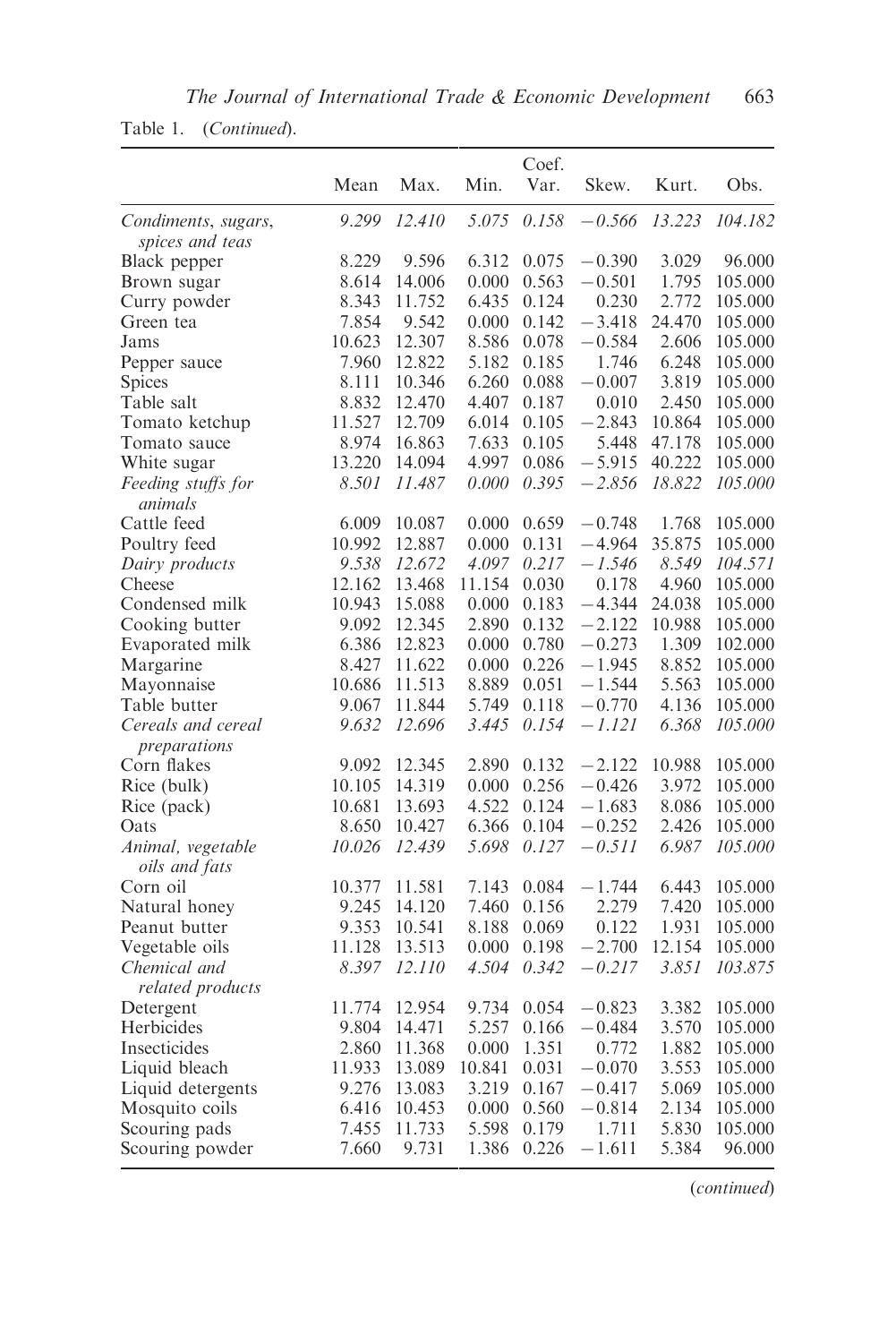|                   | Mean   | Max.   | Min.  | Coef.<br>Var. | Skew.    | Kurt. | Obs.    |
|-------------------|--------|--------|-------|---------------|----------|-------|---------|
| Durable goods     | 8.868  | 11.312 | 5.591 | 0.131         | $-0.446$ | 4.616 | 103.615 |
| <b>Blenders</b>   | 7.972  | 9.574  | 6.333 | 0.097         | $-0.159$ | 2.343 | 105.000 |
| <b>Brooms</b>     | 5.939  | 8.868  | 0.000 | 0.283         | $-1.058$ | 5.030 | 105.000 |
| Colour television | 10.999 | 13.370 | 9.807 | 0.049         | 0.616    | 5.795 | 96.000  |
| Deep freezers     | 8.675  | 11.773 | 4.277 | 0.220         | $-0.277$ | 2.129 | 105.000 |
| Electronic irons  | 8.489  | 9.965  | 6.444 | 0.086         | $-0.364$ | 2.768 | 105.000 |
| Electronic stoves | 8.489  | 9.965  | 6.444 | 0.086         | $-0.364$ | 2.768 | 105.000 |
| Gas stoves        | 10.504 | 11.621 | 8.802 | 0.060         | $-0.508$ | 2.904 | 96.000  |
| Microwave         | 10.686 | 11.513 | 8.889 | 0.051         | $-1.544$ | 5.563 | 105.000 |
| Portable radios   | 7.973  | 13.329 | 0.000 | 0.286         | $-1.640$ | 6.936 | 105.000 |
| Refrigerators     | 8.508  | 11.702 | 6.748 | 0.112         | 0.640    | 3.620 | 105.000 |
| Room fans         | 9.782  | 13.884 | 7.915 | 0.079         | 1.027    | 9.558 | 105.000 |
| Vacuum cleaners   | 8.536  | 9.623  | 7.018 | 0.060         | $-0.447$ | 3.287 | 105.000 |
| Washing machines  | 8.731  | 11.873 | 0.000 | 0.240         | $-1.715$ | 7.310 | 105.000 |

#### Table 1. (Continued).

Table 2. Panel unit root statistics for imported goods.

|    | Levin, Lin         | Im, Pesaran       | ADF-Fisher      | PP-Fisher       |
|----|--------------------|-------------------|-----------------|-----------------|
|    | $&$ Chu t*         | and Shin W-stat   | chi-square      | chi-square      |
| lm | $-35.593$ [0.000]  | $-45.024$ [0.000] | 2555.72 [0.000] | 3813.73 [0.000] |
| lp | $-38.127$ [0.000]  | $-45.100$ [0.000] | 2393.37 [0.000] | 2518.31 [0.000] |
| ld | $-122.756$ [0.000] | $-77.001$ [0.000] | 3414.70 [0.000] | 3624.78 [0.000] |

Notes: (1) Income had an ADF test statistic of  $-3.971$  which is significant at the 5% level of testing. (2) P-values provided in square brackets below coefficients.

| Dependent variable:<br>Real import demand | Pooled OLS          | Fixed effects       |
|-------------------------------------------|---------------------|---------------------|
| $\mathcal{C}$                             | $9.547 (1.669)$ *** | 4.597 $(1.402)$ *** |
| lp                                        | $-0.309(0.048)$ *** | $-0.372(0.069)$ *** |
| lt                                        | $-1.386(0.052)$ *** | $-0.789(0.132)$ *** |
| $l\nu$                                    | 0.063(0.374)        | $1.203(0.314)$ ***  |
| r-squared                                 | 0.072               | 0.580               |
| s.e. regression                           | 2.615               | 1.760               |
| Obs                                       | 9482                | 9482                |

| Table 3. |  |  | Pooled import demand results. |  |
|----------|--|--|-------------------------------|--|
|----------|--|--|-------------------------------|--|

Notes: (1) White robust standard errors are provided in parentheses below coefficients. (2) \*\*\*indicates significance at the 1% level of testing.

goods leads to a reduction in demand for these items. The coefficient on the relative price variable indicates that the demand for imports in Barbados is relatively price inelastic, i.e. demand is not very responsive to changes in income.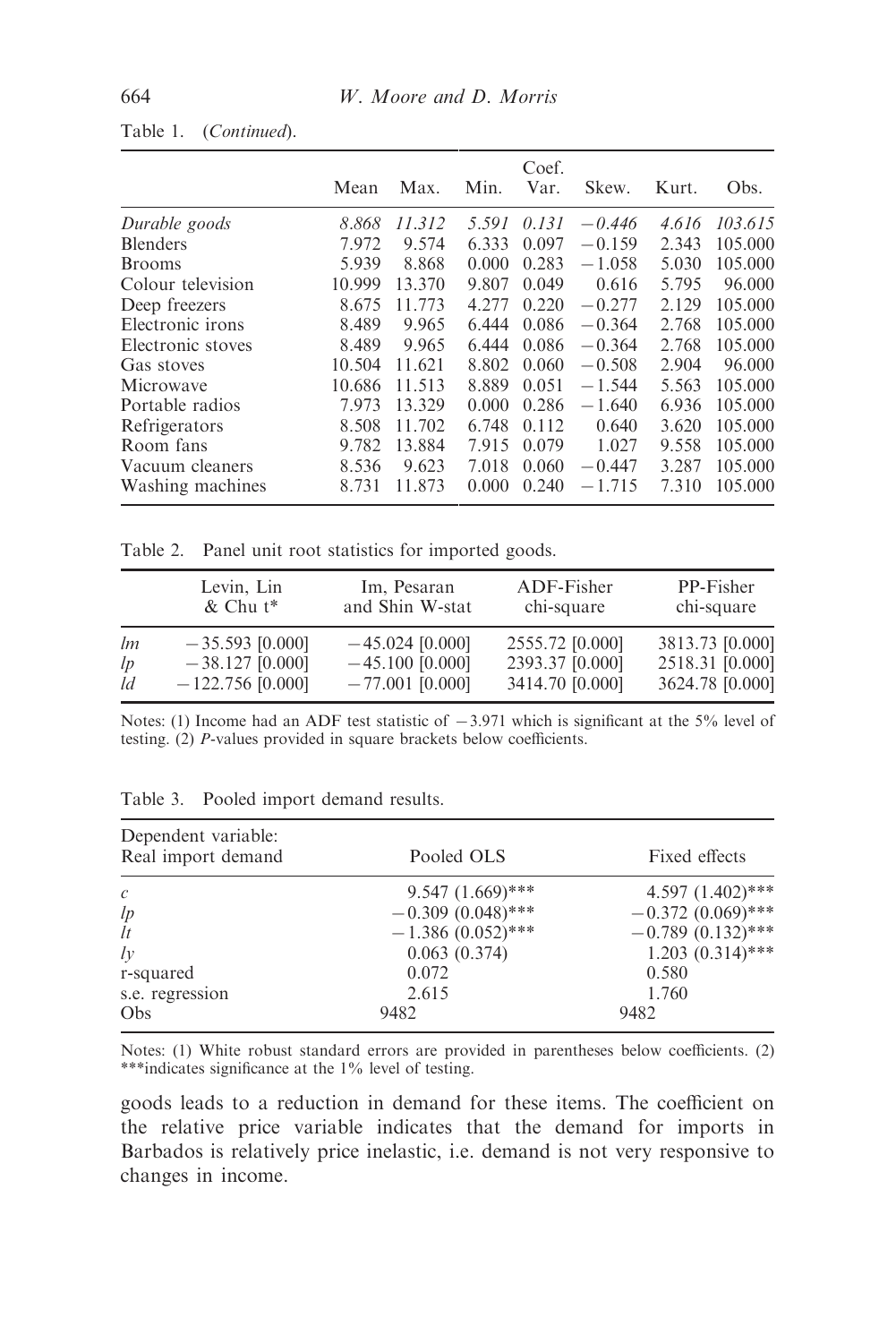Table 3 provides the results from relaxing the assumption that the equation intercept is the same across all product categories. An F-test was conducted to evaluate whether or not the regression fixed effects could be restricted to zero. The calculated F-statistic was 126.146[0.000], suggesting that the null hypothesis that the fixed effects are not significantly different from zero should be rejected at the levels of testing. Only the fixed effects coefficient estimates are presented in Table 3 as the Hausman test for correlated random effects had a chi-square statistic of 12.371[0.006], indicating that disturbances may be correlated with the explanatory variables making the random effects estimator biased and inconsistent.

The coefficient estimates obtained from the fixed effects specification differ somewhat when compared to the pooled equation results. The elasticity estimate for applied duties remains negative and significant; however, it is now less than one suggesting a less than proportionate response of imports to tariff rate changes. Another change in the estimated equation results is that the income elasticity is now statistically different from zero, with a coefficient greater than zero. This result indicates that a 1% increase in income is likely to lead to a more than 1% rise in imports, and consequently the import to GDP ratio should climb over time. This is indeed the case, as the import to GDP ratio rose from 57% in 2000 to 61% in 2008.

Both the pooled and fixed effects equation results assume that the slope coefficients are the same across each product category. However, given the wide variety of goods imported into most countries this assumption is somewhat heroic. Table 4 provides F-tests for the null hypothesis that the coefficients on relative prices, tariffs and income can be restricted across products. The results provided in the table suggest that the null hypothesis cannot be accepted at the normal levels of testing for all the variables included in the regression model. These results therefore suggest that a disaggregate import demand model appears to be the most appropriate specification.

Major product-level groupings are provided for ease of analysis. In relation to beverages, these products tended to be inelastic in response to price changes (elasticity less than one). Similar findings are obtained in relation to meats, fruits and vegetables, breads and biscuits, condiments,

|          | F-statistic                        |
|----------|------------------------------------|
| lp<br>lt | 87.292 [0.000]<br>1375.598 [0.000] |
| $l\nu$   | 377.607 [0.000]                    |

Table 4. Test for cross-section specific coefficients.

Note: P-values provided in square brackets below coefficients.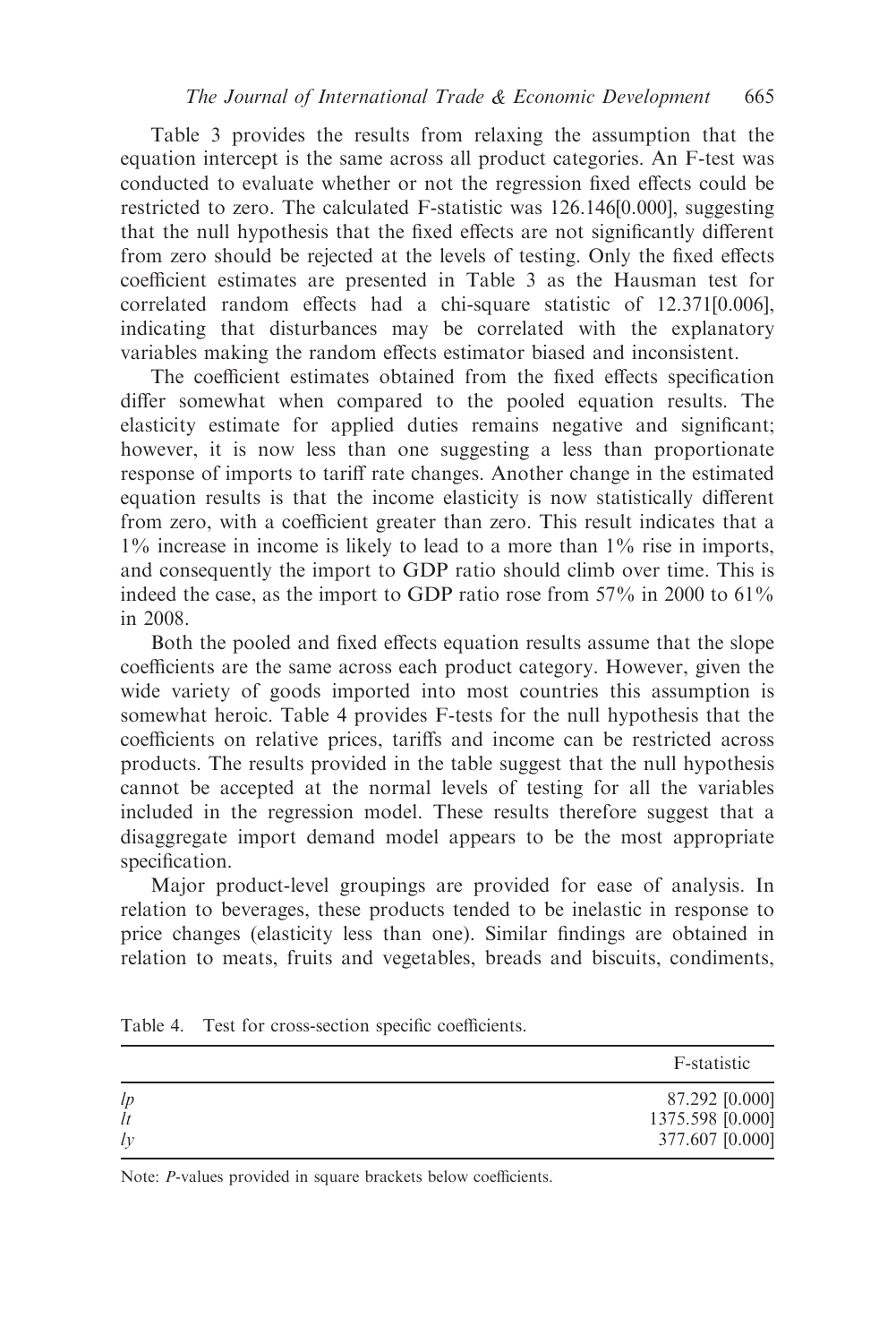|                            | lp                  | $l\nu$               | lt                   |
|----------------------------|---------------------|----------------------|----------------------|
| <b>Beverages</b>           |                     |                      |                      |
| Aerated beverages          | $-0.237(0.111)^*$   | 0.414(0.618)         | 1.373(2.034)         |
| Flavoured preparations     | $0.129(0.090)$ *    | $-1.811(1.030)$ *    | 3.152 (4.280)        |
| Flavoured syrups           | $-0.754(0.180)^*$   | 9.928 (1.214)*       | $-8.852(1.406)^*$    |
| Malted beverages           | $-0.764(0.894)$     | 1.699(2.717)         | $-5.768(16.483)$     |
| Orange juice               | $-0.573(0.151)^*$   | $-3.605(0.928)$ *    | - 7.117 (1.838)*     |
| Pineapple juice            | $-0.566(0.356)$ *   | $-3.552(1.771)*$     | $-4.484$ (1.373)*    |
| Meats and fish             |                     |                      |                      |
| Bacon                      | $0.766(0.378)$ *    | $14.011(3.537)^*$    | $1.891(0.673)*$      |
| <b>Beef</b>                | $-1.069(0.513)*$    | $2.584~(0.935)*$     | $-0.586(0.747)$      |
| Corned beef                | $-0.778(0.636)^*$   | $-1.659(2.023)$      | $-14.205(3.350)^{*}$ |
| Flying fish                | $-0.537(0.797)$     | $-4.228$ $(1.875)*$  | $-9.323(1.728)$ *    |
| Food preparations          | $-0.587(0.094)$ *   | 9.369 (0.909)*       | $-6.597(1.128)$ *    |
| Luncheon meats             | $2.382(0.730)^*$    | $-26.171(3.318)$ *   | $0.51(0.171)*$       |
| Mackerels                  | $-0.993(0.538)$ *   | $-9.941(4.865)*$     | $-0.997(1.213)$      |
| Pork                       | 0.147(0.955)        | 1.486 (1.227)        | 0.022(0.039)         |
| Salmon                     | $-0.029(0.124)$     | 3.748 (1.195)*       | 3.216 (1.347)*       |
| Salted pork                | $-1.1(0.356)*$      | $1.976(0.749)$ *     | 2.515 (3.332)        |
| Sardines                   | $-0.137(0.215)$     | $-2.221(1.509)$      | $-14.57(1.729)$ *    |
| Sausages                   | 0.221(0.335)        | 2.248 (1.348)*       | $-0.097(0.097)$      |
| Sheep                      | $-1.129(0.757)^*$   | $1.720(1.002)^*$     | 0.01(0.163)          |
| Tuna                       | $-0.558(0.176)$ *   | 2.849 (0.923)*       | 1.735(4.603)         |
| Turkey wings               | $-1.867(2.697)$     | $-20.767(4.464)$ *   | $-2.907(1.201)$ *    |
| Fruits and vegetables      |                     |                      |                      |
| Bananas                    | $-0.021(0.383)$     | 0.095(0.448)         | 3.7 (20.765)         |
| <b>Beets</b>               | 0.133(1.098)        | $-2.343(4.116)$      | $-2.037(1.335)^{*}$  |
| <b>Broccoli</b>            | $-0.122(0.074)$     | $3.475(0.380)*$      | $0.958(0.391)*$      |
| Cabbage                    | $-2.122(0.592)^{*}$ | $2.234~(0.836)*$     | $-0.774(0.333)*$     |
| Canned corn                | $-0.137(0.303)$     | 4.337 (1.225)*       | $-0.858(0.286)$ *    |
| Carrots                    | 0.113(0.568)        | 1.295 (1.242)        | $2.654(0.622)*$      |
| Cucumbers                  | $-0.039(-0.561)$    | $-8.61(2.130)^*$     | $-7.069~(0.673)*$    |
| English apples             | $-1.064(0.362)$ *   | $0.63(0.556)*$       | $-0.326(0.271)$ *    |
| English potatoes           | 0.041(0.166)        | 0.317(0.357)         | $1.84~(0.602)$ *     |
| Grapefruits                | $-9.578(1.854)^*$   | $-5.549(2.507)^{*}$  | 14.700 (4.082)       |
| Grapes                     | $-0.65(0.153)$ *    | 0.282(0.394)         | $-1.485(0.354)$ *    |
| Lettuce                    | $-1.747(0.249)^*$   | $-0.081(1.325)$      | $-0.988(0.337)^{*}$  |
| Onions                     | $-6.06(0.561)$ *    | 0.356 (1.200)        | $-0.696(0.251)$ *    |
| Oranges                    | 1.220 (2.412)       | $-7.463$ (3.852)*    | $11.346(6.220)$ *    |
| Plantains                  | $-3.241(0.978)$ *   | $-1.075(0.854)$      | $26.772(-27.393)$    |
| Pumpkins                   | $-0.93(0.289)$ *    | 0.058(3.361)         | $-13.398(0.773)*$    |
| Sweet potatoes             | $2.758(1.501)^*$    | $-9.495(3.863)*$     | $-5.107(1.065)^{*}$  |
| Tomatoes                   | $-1.662(0.212)^{*}$ | $4.209(1.767)^*$     | –2.996 (0.469)*      |
| Yams                       | 0.567(0.546)        | $-10.516(2.392)^{*}$ | $-8.502(0.516)^*$    |
| <b>Breads and biscuits</b> |                     |                      |                      |
| Sweet biscuits             | 0.077(0.138)        | $-11.115(2.270)^{*}$ | $6.244(1.932)*$      |
| Biscuits (other)           | 0.041(0.076)        | $3.707(0.698)*$      | $-2.428(1.349)$      |

Table 5. Results for individual-specific coefficient estimates.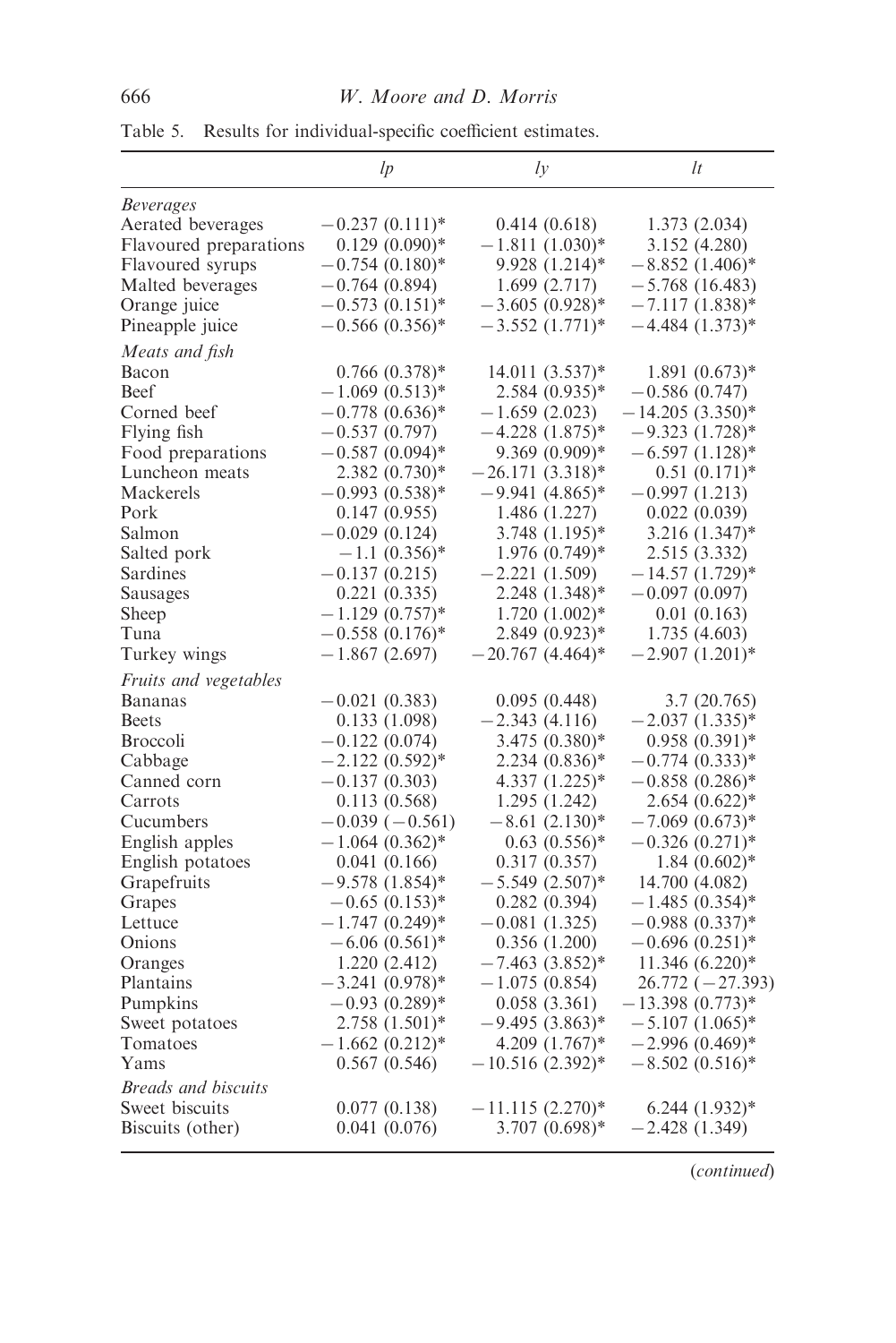|                                     | lp                  | $l\nu$                      | lt                 |
|-------------------------------------|---------------------|-----------------------------|--------------------|
| Condiments, sugars, spices and teas |                     |                             |                    |
| Black pepper                        | $-0.203(0.116)$     | 0.611(0.988)                | $-2.781(0.838)$ *  |
| Brown sugar                         | $-1.952(0.276)$ *   | 1.063(3.671)                | $-14.151(1.952)$ * |
| Curry powder                        | $-0.356(0.137)^{*}$ | 0.851(1.314)                | $1.134(0.751)$ *   |
| Green tea                           | $-0.443(0.152)^{*}$ | $3.815(1.192)^*$            | $-9.215(2.834)$    |
| Jams                                | $-0.124(0.113)$     | $1.575(0.741)*$             | $-3.212(0.295)$ *  |
| Pepper sauce                        | $-1.472(0.166)$ *   | 13.224 (1.299)*             | $-7.519(1.785)$ *  |
| <b>Spices</b>                       | $-0.567(0.088)$ *   | $1.623(0.974)$ *            | $-4.406(4.739)$    |
| Table salt                          | $-1.219(0.268)$ *   | 5.959 (2.009)*              | $-3.132(2.143)$    |
| Tomato ketchup                      | $-1.912(0.253)*$    | $-2.567(1.068)$ *           | $11.161(3.889)*$   |
| Tomato sauce                        | $-0.109(0.320)$     | $2.99(1.542)^*$             | $2.562(1.233)*$    |
| White sugar                         | $-6.234(2.008)$ *   | $2.853(1.159)^*$            | $17.765(5.096)^*$  |
| Feeding stuffs for animals          |                     |                             |                    |
| Cattle feed                         | 1.458 (1.168)       | $-3.343(2.675)$             | $-10.177(0.754)$   |
| Poultry feed                        | 0.770(0.665)        | $3.043(1.547)^*$            | $-15.663(0.287)$ * |
| Dairy products                      |                     |                             |                    |
| Cheese                              | $-0.154(0.066)$ *   | 1.118(0.605)                | 0.130(2.370)       |
| Condensed milk                      | $-0.834(1.098)$     | $-1.58(2.573)$              | $-8.776(4.343)*$   |
| Cooking butter                      | $-0.776(0.213)^*$   | $2.53(1.525)*$              | $-0.083(0.203)$    |
| Evaporated milk                     | $5.596(0.989)*$     | $-1.172(3.828)$             | $-7.828(1.291)$ *  |
| Margarine                           | $-1.205(0.315)*$    | $6.136(1.647)^*$            | $-6.549(1.293)*$   |
| Mayonnaise                          | $-0.001(0.111)$     | $-0.666(0.765)$             | $5.667(1.570)*$    |
| Table butter                        | $-0.683(0.295)^{*}$ | $3.044(1.441)^*$            | $-2.384(1.772)$    |
| Cereals and cereal preparations     |                     |                             |                    |
| Corn flakes                         | $-1.392(0.390)$ *   | 3.046 (3.070)               | $-6.547(3.496)$ *  |
| Rice (bulk)                         | $-1.362(0.314)$ *   | $-1.163(2.213)$             | $-1.883(0.288)*$   |
| Rice (pack)                         | $-0.772(0.810)$     | $9.04(1.458)*$              | $-1.444(1.671)$    |
| Oats                                | $-0.102(0.262)$     | $8.014(1.233)*$             | 0.762(4.195)       |
| Animal, vegetable oils and fats     |                     |                             |                    |
| Corn oil                            | $0.366(0.285)*$     | $-2.155(1.370)^{*}$         | $2.648(1.162)^*$   |
| Natural honey                       | $-0.521(0.202)$ *   | $6.02(1.719)*$              | $-6.206(1.763)*$   |
| Peanut butter                       | $-0.106(0.147)$     | $1.507(0.894)$ <sup>*</sup> | 3.568 (0.931)*     |
| Vegetable oils                      | $-1.7(0.339)*$      | 2.249 (1.763)               | $-16.401(1.289)*$  |
| Chemical and related products       |                     |                             |                    |
| Detergent                           | $-1.921(0.646)$ *   | $1.291(0.797)$ *            | $-7.963$ (1.275)*  |
| Herbicides                          | 0.549(0.498)        | 2.286 (2.195)               | $-3.633(0.314)$ *  |
| Insecticides                        | $-0.267(0.529)$     | 35.179 (2.830)*             | $-0.689(0.258)$ *  |
| Liquid bleach                       | 0.035(0.061)        | $1.358(0.557)*$             | $-0.392(0.459)$    |
| Liquid detergents                   | $-0.472(0.200)*$    | 7.379 (1.220)*              | $-2.021(0.195)$ *  |
| Mosquito coils                      | $-0.289(-0.401)$    | $3.861(-4.375)$             | $-1.037(0.128)$ *  |
| Scouring pads                       | $-0.081(0.146)$     | $8.217(1.394)^*$            | $-1.200(0.195)$ *  |
| Scouring powder                     | $-0.121(0.451)$     | $3.051(1.601)*$             | $-1.629(0.164)$ *  |
| Durable goods                       |                     |                             |                    |
| <b>Blenders</b>                     | $-0.266(0.158)$     | 5.739 (0.940)*              | 0.167(1.150)       |
| <b>Brooms</b>                       | $-0.156(0.322)$     | $4.229(1.181)$ <sup>*</sup> | $-0.923(0.110)*$   |
| Colour TVs                          | 8.625 (7.948)       | $2.567(0.674)$ *            | 1.251 (1.448)      |

Table 5. (Continued).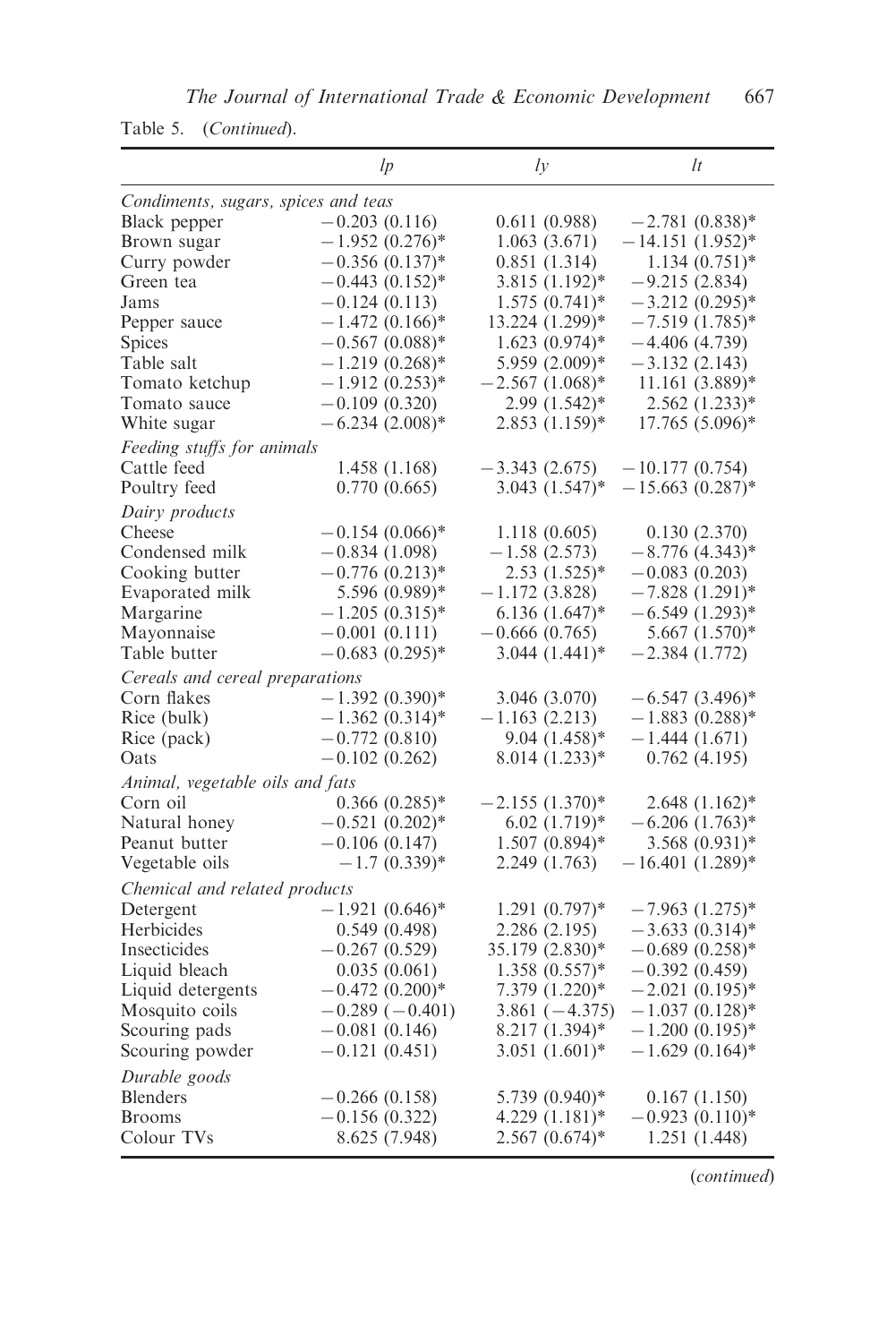|                   | lp                   | $l\nu$                         | lt                 |
|-------------------|----------------------|--------------------------------|--------------------|
| Deep freezers     | $-14.388(3.378)^{*}$ | $20.376(1.546)^*$              | $-0.069(0.637)$    |
| Electronic irons  | $-0.675(0.683)$      | $1.301(0.679)*$                | 1.532(0.555)       |
| Electronic stoves | 15.326 (8.833)*      | $3.073$ $(1.080)$ <sup>*</sup> | $1.392(1.066)*$    |
| Gas stoves        | $12.638(-15.971)$    | $0.05(-0.822)$                 | $3.277(1.515)^*$   |
| Microwaye         | $-0.027(-1.861)$     | $0.46(-0.676)$                 | $4.583(1.186)$ *   |
| Portable radios   | 23.793 (4.667)*      | $3.437(2.580)^*$               | $-11.326(0.708)$ * |
| Refrigerators     | $1.257(0.408)*$      | $3.861(1.181)$ *               | $-3.741(1.485)^*$  |
| Room fans         | 0.084(0.176)         | $3.318(0.834)*$                | $5.67$ $(1.164)^*$ |
| Vacuum cleaners   | $2.053$ $(1.284)$ *  | $1.821(0.789)$ *               | $2.109(0.885)*$    |
| Washing machines  | $-0.397(1.049)$      | $12.165(2.049)^*$              | $-2.798(3.593)$    |

| Table 5. |  | (Continued). |
|----------|--|--------------|
|----------|--|--------------|

Notes: (1) White robust standard errors are provided in parentheses below coefficients. (2) \*indicates significance at the 10% levels of testing. (3) Seasonal dummies included in regressions.

Table 6. Forecast evaluation statistics for model.

|                                     | R MSE           | <b>MAPE</b>      | Thiel          |
|-------------------------------------|-----------------|------------------|----------------|
| Disaggregated model<br>Pooled model | 2.224<br>2.700  | 14.249<br>19.786 | 0.112<br>0.139 |
| Morgan-Granger-Newbold (1977) Test  | $-0.337(0.028)$ |                  |                |

sugars, spices and teas, dairy products and animal vegetable oils and fats. In contrast, cereals and cereal preparations as well as durable goods were more responsive to price changes. As it relates to cereals and cereal preparations, the price elasticity of demand coefficient exceeded one for all of the statistically significant price elasticity coefficients in this category. On a more general level, for durable goods the absolute value of the price elasticity tended to exceed one in most instances.

#### 4.2. Tariff harmonisation

The disaggregated import demand equation estimated in Section 4.1 can be used for a number of policy simulations. In this study, the model is employed to assess the possibility of converging tariff rates to some single rate across product categories. Such a change would greatly simplify import procedures for businesses, reduce the administrative burden for government and encourage domestic competition.

Before this simulation is conducted, however, the forecasting properties of the disaggregated equation are first assessed by comparing the forecasts generated to those from the pooled equation. Both equations are estimated over a restricted sample of 2000M1 to 2006M12. The equations are then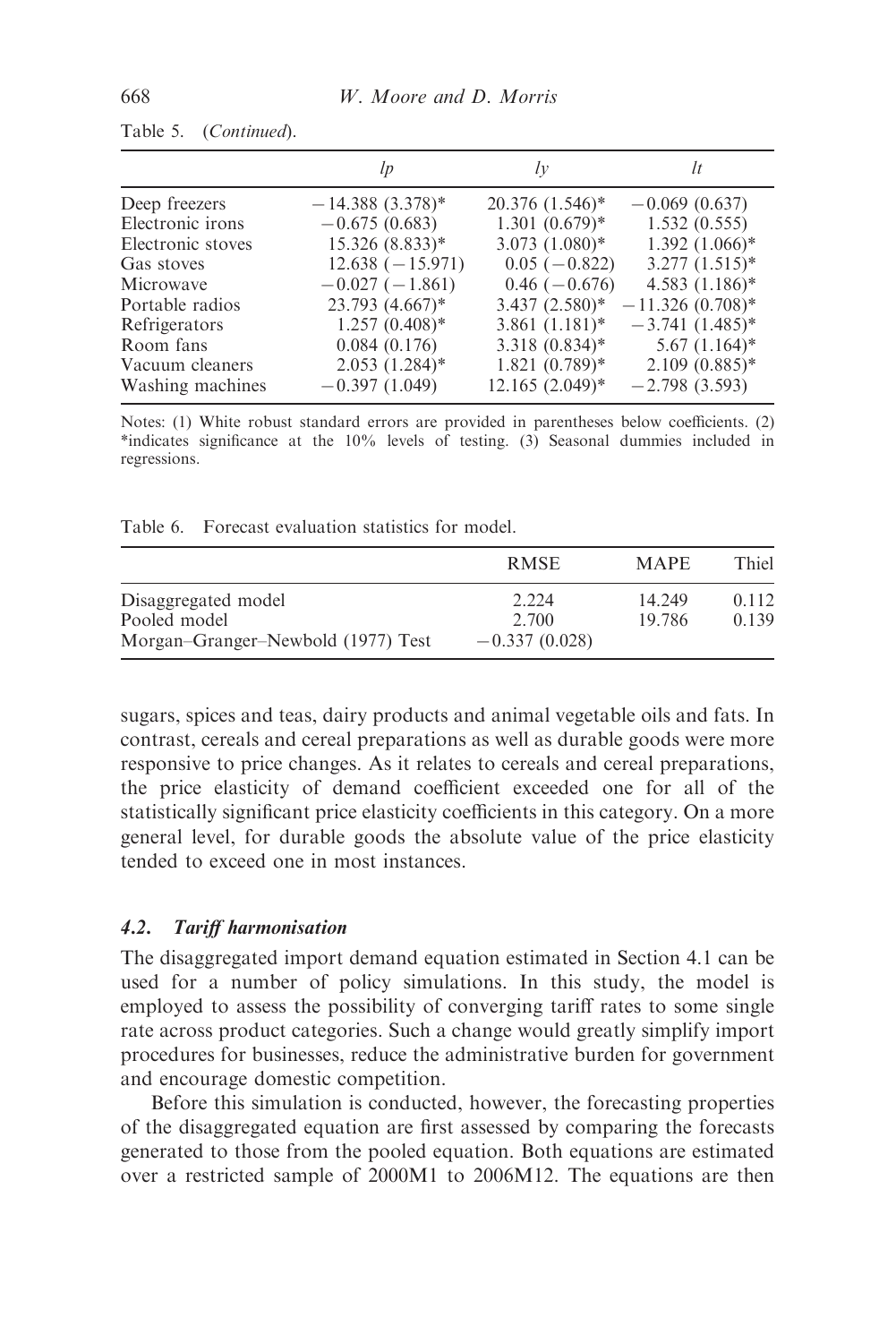|                        | S1    | S <sub>2</sub>                                                   | S <sub>3</sub> | S4       | S5       |
|------------------------|-------|------------------------------------------------------------------|----------------|----------|----------|
| Import category        |       | $(t = 10\%)$ $(t = 20\%)$ $(t = 30\%)$ $(t = 40\%)$ $(t = 50\%)$ |                |          |          |
| Aerated beverages      | 1.022 | 1.007                                                            | 0.993          | 0.981    | 0.969    |
| Bacon                  | 2.719 | 1.565                                                            | 0.504          | $-0.478$ | -1.393   |
| <b>Bananas</b>         | 0.922 | 0.974                                                            | 1.022          | 1.067    | 1.108    |
| <b>Beef</b>            | 1.114 | 1.037                                                            | 0.967          | 0.902    | 0.841    |
| <b>Beets</b>           | 0.959 | 0.986                                                            | 1.011          | 1.034    | 1.055    |
| Black pepper           | 0.493 | 0.833                                                            | 1.145          | 1.434    | 1.703    |
| <b>Blenders</b>        | 1.188 | 1.061                                                            | 0.945          | 0.838    | 0.737    |
| <b>Broccoli</b>        | 1.089 | 1.029                                                            | 0.973          | 0.922    | 0.874    |
| <b>Brooms</b>          | 1.289 | 1.095                                                            | 0.916          | 0.750    | 0.596    |
| Brown sugar            | 1.117 | 1.038                                                            | 0.966          | 0.899    | 0.837    |
| Cabbage                | 1.302 | 1.099                                                            | 0.912          | 0.739    | 0.578    |
| Canned corn            | 1.238 | 1.078                                                            | 0.931          | 0.795    | 0.668    |
| Canned sausages        | 1.091 | 1.029                                                            | 0.973          | 0.921    | 0.872    |
| Carrots                | 1.204 | 1.067                                                            | 0.940          | 0.823    | 0.714    |
| Cattle feed            | 0.998 | 0.998                                                            | 0.998          | 0.998    | 0.998    |
| Cheese                 | 1.036 | 1.011                                                            | 0.989          | 0.968    | 0.948    |
| Colour television      | 0.933 | 0.977                                                            | 1.018          | 1.055    | 1.090    |
| Condensed milk         | 1.034 | 1.011                                                            | 0.990          | 0.970    | 0.952    |
| Cooking butter         | 1.043 | 1.014                                                            | 0.987          | 0.962    | 0.939    |
| Corn oil               | 1.079 | 1.026                                                            | 0.977          | 0.931    | 0.889    |
| Corned beef            | 1.143 | 1.047                                                            | 0.958          | 0.876    | 0.800    |
| Cornflakes             | 1.175 | 1.057                                                            | 0.949          | 0.848    | 0.755    |
| Cucumber               | 1.321 | 1.105                                                            | 0.907          | 0.723    | 0.552    |
| Curry powder           | 0.862 | 0.954                                                            | 1.039          | 1.118    | 1.191    |
| Deep freezers          | 0.572 | 0.858                                                            | 1.122          | 1.365    | 1.592    |
| Detergent              | 1.060 | 1.019                                                            | 0.982          | 0.947    | 0.915    |
| Disinfectant           | 3.020 | 1.664                                                            | 0.418          | $-0.737$ | $-1.811$ |
| Electric irons         | 1.161 | 1.053                                                            | 0.953          | 0.860    | 0.774    |
| Electric stoves        | 0.998 | 0.998                                                            | 0.998          | 0.998    | 0.998    |
| English apples         | 1.032 | 1.010                                                            | 0.990          | 0.971    | 0.953    |
| English potatoes       | 1.106 | 1.035                                                            | 0.969          | 0.908    | 0.852    |
| Evaporated milk        | 1.028 | 1.009                                                            | 0.991          | 0.975    | 0.960    |
| Flavoured preparations | 0.994 | 0.998                                                            | 1.001          | 1.004    | 1.007    |
| Flavoured syrups       | 1.037 | 1.011                                                            | 0.988          | 0.967    | 0.946    |
| Flying fish            | 0.960 | 0.986                                                            | 1.011          | 1.033    | 1.054    |
| Food preparations      | 1.640 | 1.210                                                            | 0.815          | 0.449    | 0.109    |
| Gas stoves             | 0.959 | 0.986                                                            | 1.010          | 1.033    | 1.054    |
| Grapefruits            | 1.548 | 1.180                                                            | 0.842          | 0.528    | 0.237    |
| Grapes                 | 0.963 | 0.988                                                            | 1.010          | 1.031    | 1.050    |
| Green tea              | 0.265 | 0.757                                                            | 1.210          | 1.629    | 2.020    |
| Herbicides             | 1.031 | 1.010                                                            | 0.990          | 0.972    | 0.955    |
| Insecticides           | 1.471 | 1.154                                                            | 0.863          | 0.594    | 0.343    |
| Jams                   | 1.152 | 1.050                                                            | 0.955          | 0.868    | 0.787    |
| Lettuce                | 5.711 | 2.551                                                            | $-0.356$       | $-3.048$ | $-5.553$ |
| Liquid bleach          | 1.116 | 1.038                                                            | 0.966          | 0.899    | 0.838    |

Table 7. Simulated effects of tariff harmonisation on import demand (deviation from baseline value).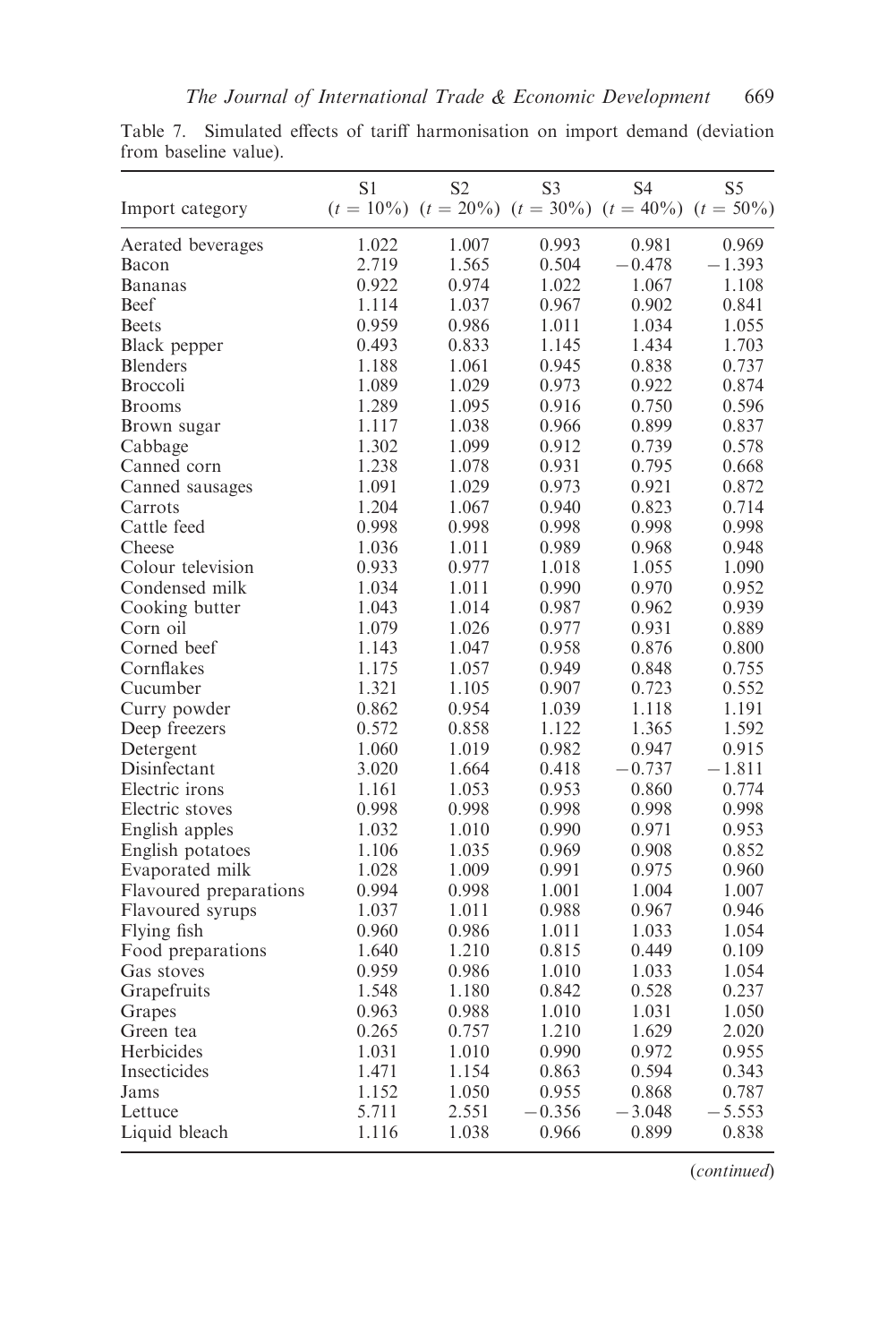## Table 7. (Continued).

|                  | S1       | S2                                                               | S <sub>3</sub> | S4    | S5       |
|------------------|----------|------------------------------------------------------------------|----------------|-------|----------|
| Import category  |          | $(t = 10\%)$ $(t = 20\%)$ $(t = 30\%)$ $(t = 40\%)$ $(t = 50\%)$ |                |       |          |
| Liquid detergent | 1.005    | 1.001                                                            | 0.998          | 0.995 | 0.992    |
| Luncheon meat    | 1.054    | 1.017                                                            | 0.984          | 0.953 | 0.924    |
| Mackerels        | 1.362    | 1.119                                                            | 0.895          | 0.688 | 0.495    |
| Malted beverages | $-2.215$ | $-0.061$                                                         | 1.922          | 3.757 | 5.465    |
| Margarine        | 0.571    | 0.858                                                            | 1.122          | 1.367 | 1.595    |
| Mayonnaise       | 1.068    | 1.022                                                            | 0.980          | 0.941 | 0.904    |
| Microwaves       | 1.402    | 1.132                                                            | 0.883          | 0.653 | 0.439    |
| Mosquito coils   | 0.926    | 0.975                                                            | 1.021          | 1.063 | 1.102    |
| Natural honey    | 0.953    | 0.984                                                            | 1.013          | 1.039 | 1.063    |
| Oats             | 1.228    | 1.075                                                            | 0.933          | 0.803 | 0.681    |
| Onions           | 1.395    | 1.130                                                            | 0.886          | 0.659 | 0.449    |
| Orange juice     | 1.446    | 1.147                                                            | 0.871          | 0.616 | 0.378    |
| Oranges          | 1.007    | 1.002                                                            | 0.997          | 0.993 | 0.989    |
| Other biscuits   | 0.968    | 0.989                                                            | 1.008          | 1.026 | 1.043    |
| Peanut butter    | 0.654    | 0.886                                                            | 1.099          | 1.296 | 1.480    |
| Pepper sauce     | 1.004    | 1.001                                                            | 0.998          | 0.996 | 0.993    |
| Pineapple juice  | 1.868    | 1.286                                                            | 0.749          | 0.253 | $-0.209$ |
| Plantains        | 0.892    | 0.964                                                            | 1.030          | 1.092 | 1.149    |
| Pork             | 0.781    | 0.928                                                            | 1.063          | 1.187 | 1.303    |
| Portable radios  | 1.082    | 1.027                                                            | 0.976          | 0.929 | 0.885    |
| Poultry feed     | 1.122    | 1.040                                                            | 0.964          | 0.894 | 0.829    |
| Pumpkins         | 1.587    | 1.193                                                            | 0.830          | 0.494 | 0.182    |
| Refrigerators    | 1.153    | 1.050                                                            | 0.955          | 0.867 | 0.785    |
| Rice (bulk)      | 1.239    | 1.078                                                            | 0.931          | 0.794 | 0.667    |
| Rice (pack)      | 0.932    | 0.977                                                            | 1.019          | 1.057 | 1.093    |
| Room fans        | 1.405    | 1.133                                                            | 0.883          | 0.651 | 0.436    |
| Salmon           | 1.067    | 1.022                                                            | 0.980          | 0.942 | 0.906    |
| Salted pork      | 1.144    | 1.047                                                            | 0.958          | 0.875 | 0.798    |
| Sardines         | 1.046    | 1.015                                                            | 0.986          | 0.959 | 0.934    |
| Sauce (other)    | 1.124    | 1.040                                                            | 0.963          | 0.891 | 0.825    |
| Sausages         | 0.998    | 0.998                                                            | 0.998          | 0.998 | 0.998    |
| Scouring pads    | 1.170    | 1.055                                                            | 0.950          | 0.853 | 0.762    |
| Scouring powder  | 1.432    | 1.142                                                            | 0.875          | 0.628 | 0.398    |
| Sheep            | 1.161    | 1.052                                                            | 0.953          | 0.861 | 0.775    |
| <b>Spices</b>    | 1.074    | 1.024                                                            | 0.978          | 0.935 | 0.895    |
| Sweet biscuit    | 1.305    | 1.100                                                            | 0.911          | 0.736 | 0.573    |
| Sweet potatoes   | 0.591    | 0.865                                                            | 1.116          | 1.349 | 1.566    |
| Table butter     | 1.199    | 1.065                                                            | 0.942          | 0.828 | 0.721    |
| Table salt       | 1.374    | 1.123                                                            | 0.892          | 0.678 | 0.479    |
| Tomato ketchup   | 1.222    | 1.073                                                            | 0.935          | 0.808 | 0.690    |
| Tomato sauce     | 0.839    | 0.947                                                            | 1.046          | 1.137 | 1.223    |
| Tomatoes         | 1.115    | 1.038                                                            | 0.966          | 0.900 | 0.838    |
| Tuna             | 1.090    | 1.029                                                            | 0.974          | 0.922 | 0.874    |
| Turkey wings     | 0.131    | 0.713                                                            | 1.249          | 1.745 | 2.207    |
| Vacuum cleaners  | 1.042    | 1.013                                                            | 0.987          | 0.963 | 0.940    |
| Vegetable oils   | 1.405    | 1.133                                                            | 0.882          | 0.651 | 0.435    |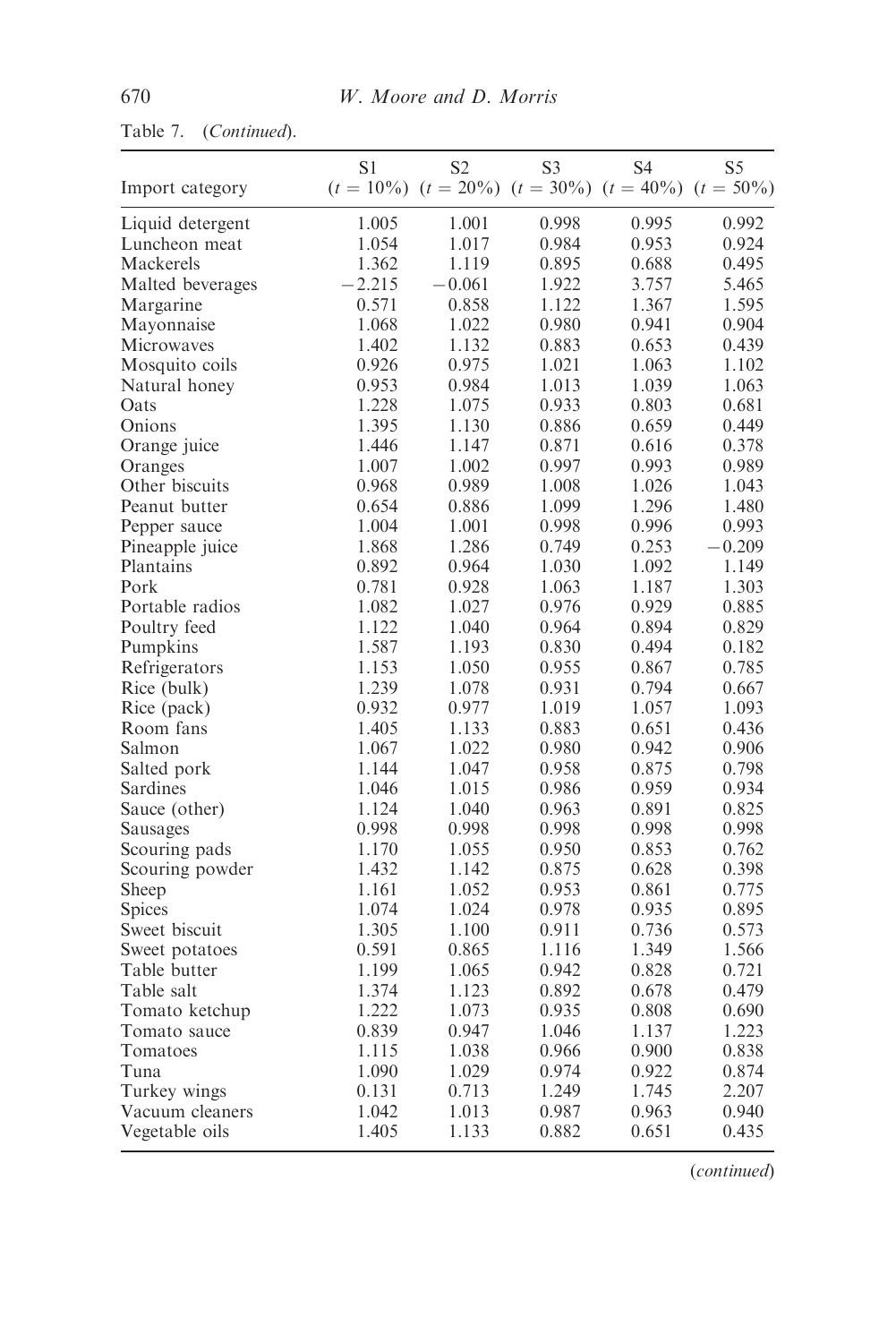| Import category                         | S1                      | S2<br>$(t = 10\%)$ $(t = 20\%)$ $(t = 30\%)$ $(t = 40\%)$ $(t = 50\%)$ | S3                      | S4                      | S5                      |
|-----------------------------------------|-------------------------|------------------------------------------------------------------------|-------------------------|-------------------------|-------------------------|
| Washing machines<br>White sugar<br>Yams | 1.650<br>0.987<br>0.999 | 1.214<br>0.996<br>0.999                                                | 0.812<br>1.003<br>0.999 | 0.441<br>1.010<br>0.999 | 0.095<br>1.017<br>0.999 |
| Mean                                    | 1.099                   | 1.032                                                                  | 0.971                   | 0.914                   | 0.861                   |

Table 7. (Continued).

Table 8. Simulated effects of tariff harmonisation on tariff revenue (deviation from baseline value).

|                   | S <sub>1</sub> | S <sub>2</sub>                                                   | S <sub>3</sub> | S <sub>4</sub> | S <sub>5</sub> |
|-------------------|----------------|------------------------------------------------------------------|----------------|----------------|----------------|
| Import category   |                | $(t = 10\%)$ $(t = 20\%)$ $(t = 30\%)$ $(t = 40\%)$ $(t = 50\%)$ |                |                |                |
| Aerated beverages | 0.957          | 0.998                                                            | 1.017          | 1.027          | 1.032          |
| Bacon             | 3.593          | 1.928                                                            | 0.281          | $-1.287$       | $-2.769$       |
| Bananas           | 0.851          | 0.962                                                            | 1.047          | 1.119          | 1.182          |
| Beef              | 1.050          | 1.031                                                            | 0.991          | 0.945          | 0.898          |
| <b>Beets</b>      | 0.792          | 0.960                                                            | 1.070          | 1.155          | 1.226          |
| Black pepper      | 0.325          | 0.794                                                            | 1.200          | 1.566          | 1.902          |
| <b>Blenders</b>   | 1.127          | 1.059                                                            | 0.970          | 0.877          | 0.785          |
| <b>Broccoli</b>   | 0.986          | 1.018                                                            | 1.012          | 0.993          | 0.969          |
| <b>Brooms</b>     | 1.232          | 1.099                                                            | 0.942          | 0.782          | 0.627          |
| Brown sugar       | 1.049          | 1.032                                                            | 0.992          | 0.945          | 0.897          |
| Cabbage           | 1.231          | 1.106                                                            | 0.944          | 0.777          | 0.612          |
| Canned corn       | 1.169          | 1.078                                                            | 0.959          | 0.836          | 0.714          |
| Canned sausages   | 1.011          | 1.021                                                            | 1.003          | 0.976          | 0.945          |
| Carrots           | 1.141          | 1.065                                                            | 0.966          | 0.863          | 0.762          |
| Cattle feed       | 0.140          | 0.874                                                            | 1.303          | 1.607          | 1.843          |
| Cheese            | 0.937          | 0.999                                                            | 1.025          | 1.038          | 1.044          |
| Colour television | 0.710          | 0.941                                                            | 1.096          | 1.218          | 1.321          |
| Condensed milk    | 0.965          | 1.002                                                            | 1.015          | 1.019          | 1.018          |
| Cooking butter    | 0.994          | 1.008                                                            | 1.005          | 0.997          | 0.986          |
| Corn oil          | 1.005          | 1.018                                                            | 1.004          | 0.982          | 0.957          |
| Corned beef       | 1.070          | 1.041                                                            | 0.986          | 0.925          | 0.862          |
| Cornflakes        | 1.094          | 1.053                                                            | 0.980          | 0.900          | 0.819          |
| Cucumber          | 1.277          | 1.111                                                            | 0.927          | 0.745          | 0.570          |
| Curry powder      | 0.748          | 0.934                                                            | 1.078          | 1.202          | 1.313          |
| Deep freezers     | 0.248          | 0.785                                                            | 1.228          | 1.617          | 1.970          |
| Detergent         | 0.957          | 1.007                                                            | 1.020          | 1.019          | 1.012          |
| Disinfectant      | 3.913          | 2.020                                                            | 0.184          | $-1.550$       | $-3.183$       |
| Electric irons    | 1.093          | 1.048                                                            | 0.980          | 0.905          | 0.830          |
| Electric stoves   | 0.140          | 0.874                                                            | 1.303          | 1.607          | 1.843          |
| English apples    | 0.916          | 0.995                                                            | 1.032          | 1.053          | 1.066          |
| English potatoes  | 1.046          | 1.029                                                            | 0.992          | 0.949          | 0.905          |
| Evaporated milk   | 0.952          | 0.999                                                            | 1.019          | 1.029          | 1.034          |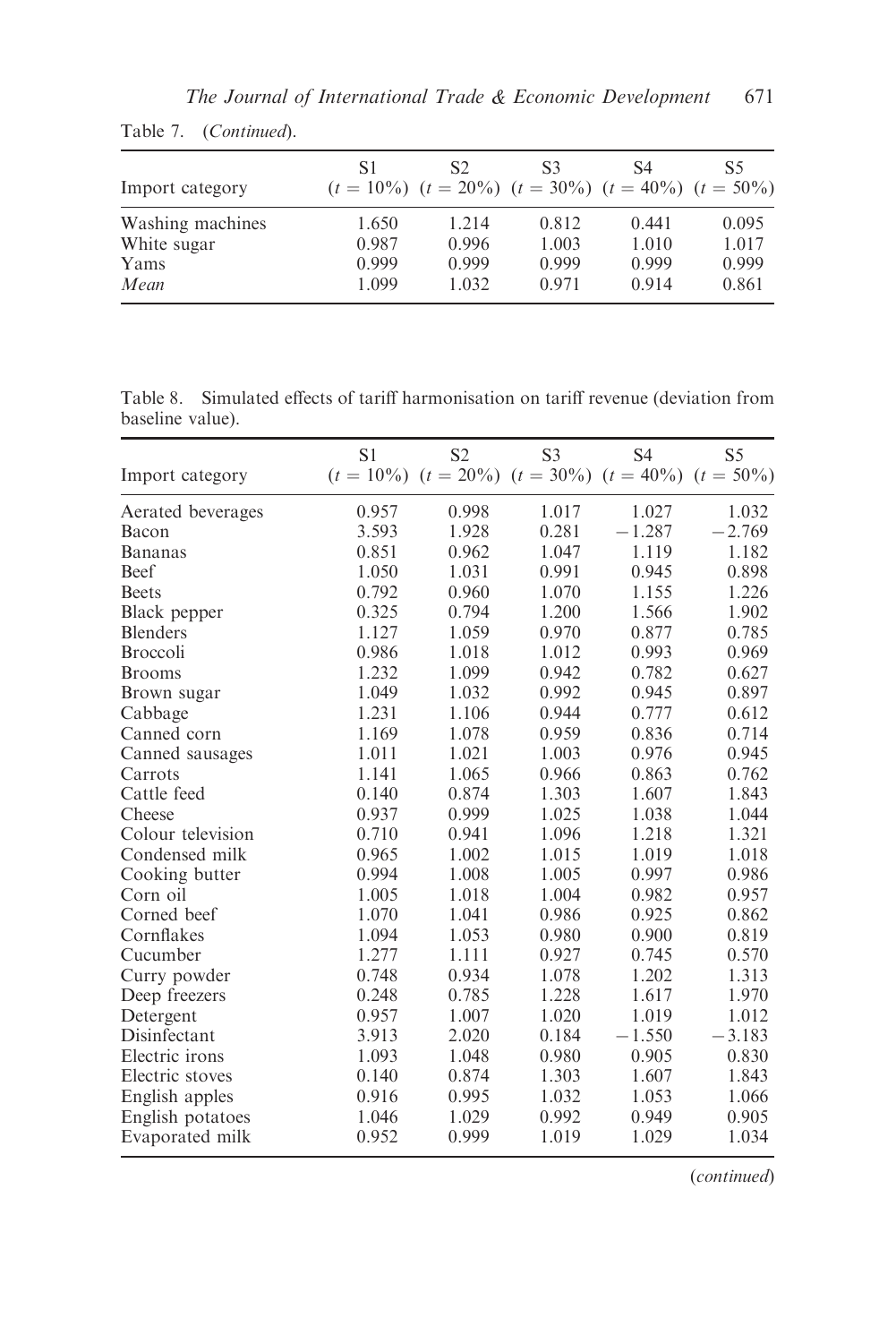| Import category        | S1       | S2       | S <sub>3</sub><br>$(t = 10\%)$ $(t = 20\%)$ $(t = 30\%)$ $(t = 40\%)$ $(t = 50\%)$ | S <sub>4</sub> | S5        |
|------------------------|----------|----------|------------------------------------------------------------------------------------|----------------|-----------|
| Flavoured preparations | 0.926    | 0.988    | 1.026                                                                              | 1.053          | 1.075     |
| Flavoured syrups       | 0.862    | 0.989    | 1.052                                                                              | 1.089          | 1.114     |
| Flying fish            | 0.858    | 0.971    | 1.047                                                                              | 1.108          | 1.159     |
| Food preparations      | 1.663    | 1.241    | 0.817                                                                              | 0.412          | 0.028     |
| Gas stoves             | 0.792    | 0.960    | 1.070                                                                              | 1.154          | 1.224     |
| Grapefruits            | 1.550    | 1.202    | 0.849                                                                              | 0.511          | 0.189     |
| Grapes                 | 0.890    | 0.976    | 1.036                                                                              | 1.084          | 1.125     |
| Green tea              | $-0.196$ | 0.642    | 1.357                                                                              | 1.997          | 2.582     |
| Herbicides             | 0.952    | 1.000    | 1.019                                                                              | 1.028          | 1.032     |
| Insecticides           | 1.450    | 1.178    | 0.881                                                                              | 0.589          | 0.307     |
| Jams                   | 1.075    | 1.044    | 0.985                                                                              | 0.919          | 0.851     |
| Lettuce                | 9.761    | 3.983    | $-1.483$                                                                           | $-6.601$       | $-11.394$ |
| Liquid bleach          | 1.047    | 1.032    | 0.992                                                                              | 0.946          | 0.898     |
| Liquid detergent       | 0.900    | 0.986    | 1.036                                                                              | 1.070          | 1.096     |
| Luncheon meat          | 0.984    | 1.009    | 1.010                                                                              | 1.002          | 0.990     |
| Mackerels              | 1.329    | 1.127    | 0.912                                                                              | 0.702          | 0.501     |
| Malted beverages       | $-5.076$ | $-0.926$ | 2.773                                                                              | 6.153          | 9.277     |
| Margarine              | 0.378    | 0.815    | 1.186                                                                              | 1.518          | 1.821     |
| Mayonnaise             | 0.997    | 1.014    | 1.006                                                                              | 0.990          | 0.971     |
| Microwaves             | 1.371    | 1.145    | 0.901                                                                              | 0.662          | 0.433     |
| Mosquito coils         | 0.831    | 0.960    | 1.054                                                                              | 1.133          | 1.201     |
| Natural honey          | 0.831    | 0.965    | 1.056                                                                              | 1.128          | 1.189     |
| Oats                   | 1.153    | 1.074    | 0.965                                                                              | 0.849          | 0.734     |
| Onions                 | 1.369    | 1.140    | 0.900                                                                              | 0.668          | 0.446     |
| Orange juice           | 1.426    | 1.162    | 0.885                                                                              | 0.616          | 0.360     |
| Oranges                | 0.909    | 0.988    | 1.033                                                                              | 1.063          | 1.085     |
| Other biscuits         | 0.864    | 0.973    | 1.045                                                                              | 1.101          | 1.148     |
| Peanut butter          | 0.534    | 0.860    | 1.139                                                                              | 1.389          | 1.618     |
| Pepper sauce           | 0.906    | 0.987    | 1.033                                                                              | 1.065          | 1.090     |
| Pineapple juice        | 1.952    | 1.339    | 0.735                                                                              | 0.162          | $-0.380$  |
| Plantains              | 0.763    | 0.941    | 1.075                                                                              | 1.187          | 1.286     |
| Pork                   | 0.703    | 0.912    | 1.089                                                                              | 1.247          | 1.390     |
| Portable radios        | 1.012    | 1.019    | 1.002                                                                              | 0.977          | 0.950     |
| Poultry feed           | 1.072    | 1.036    | 0.983                                                                              | 0.928          | 0.873     |
| Pumpkins               | 1.600    | 1.225    | 0.837                                                                              | 0.462          | 0.104     |
| Refrigerators          | 1.040    | 1.042    | 0.999                                                                              | 0.941          | 0.879     |
| Rice (bulk)            | 1.177    | 1.079    | 0.956                                                                              | 0.831          | 0.708     |
| Rice (pack)            | 0.828    | 0.960    | 1.055                                                                              | 1.133          | 1.201     |
| Room fans              | 1.381    | 1.143    | 0.897                                                                              | 0.658          | 0.431     |
| Salmon                 | 0.985    | 1.012    | 1.010                                                                              | 0.999          | 0.982     |
| Salted pork            | 1.066    | 1.041    | 0.988                                                                              | 0.927          | 0.864     |
| Sardines               | 0.971    | 1.006    | 1.014                                                                              | 1.013          | 1.007     |
| Sauce (other)          | 1.022    | 1.032    | 1.002                                                                              | 0.960          | 0.914     |
| Sausages               | 0.140    | 0.874    | 1.303                                                                              | 1.607          | 1.843     |
| Scouring pads          | 1.083    | 1.051    | 0.984                                                                              | 0.909          | 0.832     |
| Scouring powder        | 1.408    | 1.157    | 0.891                                                                              | 0.631          | 0.383     |
|                        |          |          |                                                                                    |                |           |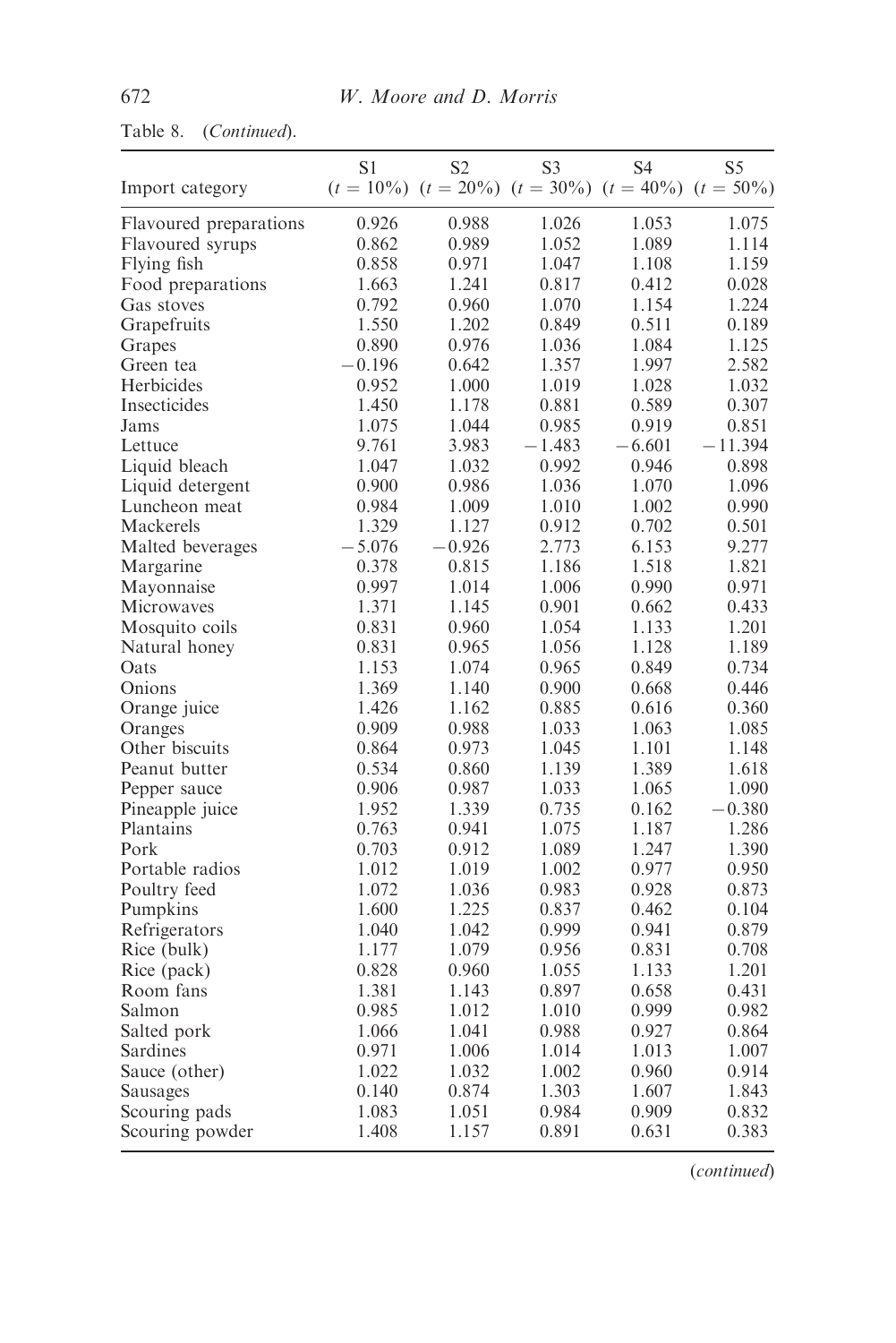| Import category  | S1       | S <sub>2</sub><br>$(t = 10\%)$ $(t = 20\%)$ $(t = 30\%)$ $(t = 40\%)$ $(t = 50\%)$ | S <sub>3</sub> | S4    | S5    |
|------------------|----------|------------------------------------------------------------------------------------|----------------|-------|-------|
| Sheep            | 1.080    | 1.047                                                                              | 0.984          | 0.914 | 0.841 |
| <b>Spices</b>    | 1.005    | 1.016                                                                              | 1.004          | 0.984 | 0.960 |
| Sweet biscuit    | 1.236    | 1.107                                                                              | 0.943          | 0.773 | 0.606 |
| Sweet potatoes   | 0.225    | 0.783                                                                              | 1.236          | 1.633 | 1.991 |
| Table butter     | 1.131    | 1.063                                                                              | 0.969          | 0.871 | 0.773 |
| Table salt       | 1.339    | 1.132                                                                              | 0.910          | 0.692 | 0.482 |
| Tomato ketchup   | 1.168    | 1.072                                                                              | 0.958          | 0.841 | 0.728 |
| Tomato sauce     | 0.743    | 0.929                                                                              | 1.079          | 1.209 | 1.327 |
| Tomatoes         | 1.034    | 1.030                                                                              | 0.997          | 0.955 | 0.911 |
| Tuna             | 1.024    | 1.022                                                                              | 0.998          | 0.968 | 0.935 |
| Turkey wings     | $-0.128$ | 0.646                                                                              | 1.331          | 1.953 | 2.528 |
| Vacuum cleaners  | 0.950    | 1.002                                                                              | 1.021          | 1.028 | 1.029 |
| Vegetable oils   | 1.373    | 1.146                                                                              | 0.901          | 0.660 | 0.428 |
| Washing machines | 1.674    | 1.244                                                                              | 0.814          | 0.403 | 0.014 |
| White sugar      | 0.918    | 0.985                                                                              | 1.028          | 1.060 | 1.086 |
| Yams             | 0.787    | 0.969                                                                              | 1.075          | 1.150 | 1.209 |
| Mean             | 1.012    | 1.023                                                                              | 1.004          | 0.974 | 0.940 |

Table 8. (Continued).

used to predict product-level imports for 2007M1 to 2008M9. The calculated forecast evaluation statistics are provided in Table 6. All three forecast evaluation statistics suggest that the results of the disaggregated model were much closer to the actual values when compared to those from the pooled model. The Morgan–Granger–Newbold test (Granger and Newbold 1977), which evaluates the statistical significance of the two forecasts, suggests that this difference was also statistically significant at normal levels of testing.

Given that the model generates forecasts that are relatively close to actual values, the model is then employed to simulate the impact of tariff harmonisation on import demand as well as tariff revenues. Table 7 provides the deviation of the import values from the simulated baseline values. The baseline assumes that applied tariffs are set at the sample mean for tariffs over the period January 2000 to September 2008. Five tariff harmonisation scenarios are considered: (1) 10%; (2) 20%; (3) 30%; (4) 40%; and (5) 50%. The results are provided in Table 7. On average, the results suggest that as a result of harmonisation of applied tariffs to a level of 10%, the demand for imports is likely to rise by about 10%. In contrast, harmonisation to an applied tariff of 20% would lead to a mean increase in imports of 3%. Tariff harmonisation at higher levels would lead to reductions in imported goods.

The impact of tariff harmonisation on tariff revenues is provided in Table 8. At the 10% level, the rise in import demand more than offsets the reduction in tariff rates and therefore leads to a 1.2% increase in tariff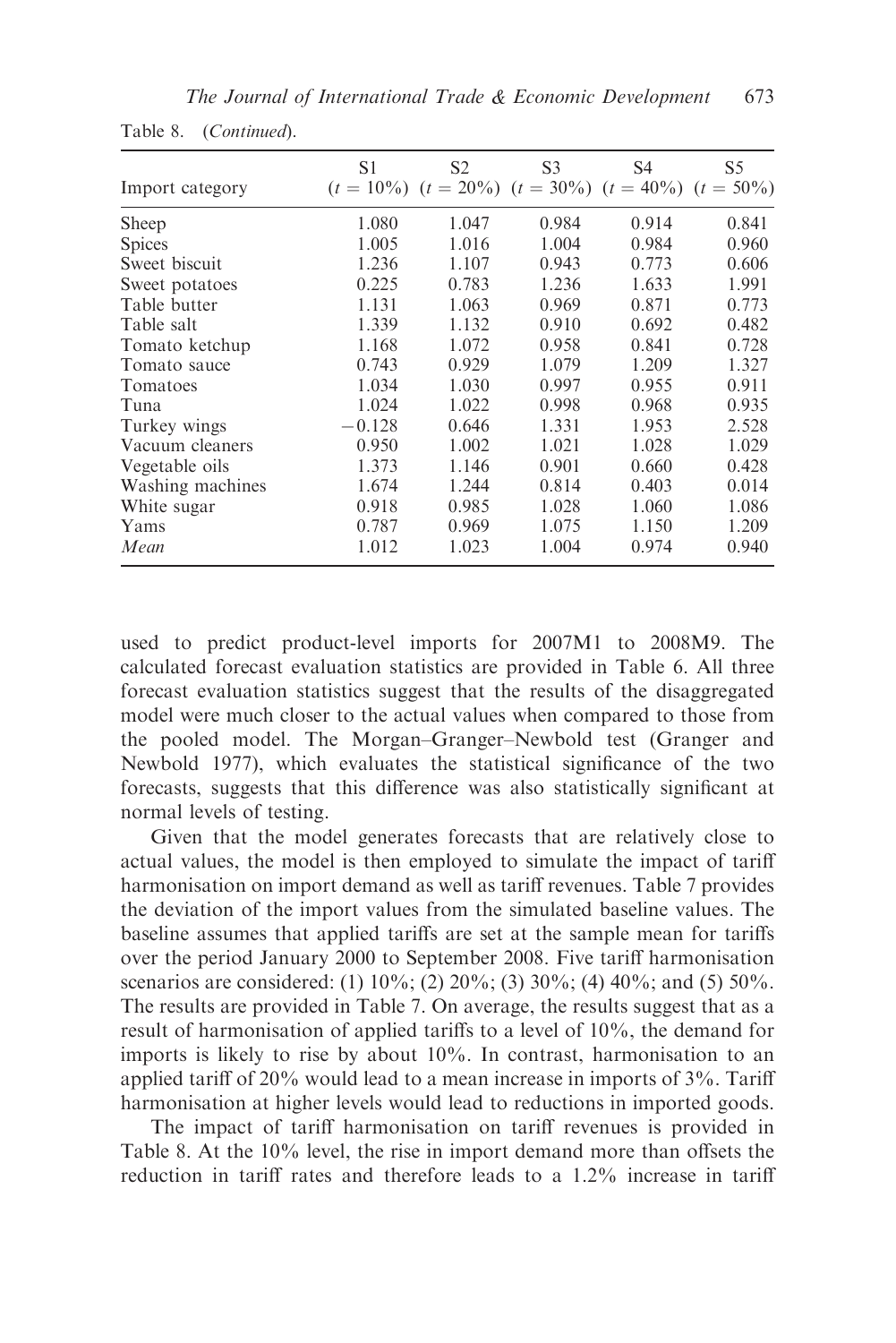duties. In contrast, tariff harmonisation at the 20% level resulted in a 2.3% expansion in tariff revenues relative to the baseline. Harmonisation of tariffs at the 30% level would essentially be revenue neutral, while rates any higher than this level would lead to a reduction in lower tax receipts.

## 5. Conclusions

Imports are very important to most industries in Caribbean economies. On average imports of goods and services represent about 64% of GDP for Caribbean countries, 37% percentage points above the average for the world. Understanding the factors that influence import demand in the Caribbean is crucial to the development of any foreign policy on the part in these countries (Lewis-Bynoe et al. 2002).

The present study uses disaggregated monthly observations on imports at the four-digit SITC level for 91 products between January 2000 and September 2008. The pooled import demand equation (which is similar to the traditional aggregate demand function that would normally be estimated elsewhere) had negative and statistically significant coefficients on the price and applied tariff variables. The null hypothesis that the income elasticity can be restricted to zero could not be rejected at normal levels of testing in this model. The coefficient on the relative price variable suggests that the demand for imports in Barbados is relatively price inelastic. Allowing the intercept to vary did not change the sign or significance of the elasticity of applied duties, albeit now less than unity. This suggests that tariff rate changes result in a less than proportionate response in the import volume demanded. Additionally, the income elasticity was now statistically different from zero, and had a coefficient greater than zero. This result implies that a  $1\%$  increase in income is likely to lead to a more than  $1\%$ rise in imports, and consequently the import to GDP ratio should climb over time.

The use of an F-test rejected the null hypothesis that the coefficients on relative prices, applied tariffs and income can be restricted across product groups. Thus, for policy simulations on possible tariff changes the disaggregated import demand equation was used. On average, the results suggested that as a result of harmonisation of applied tariffs to a level of 10%, the demand for imports is likely to rise by about 10%, while harmonisation to an applied tariff of 20% would lead to a mean increase in imports of 3%. Tariff harmonisation at higher levels would lead to reductions in imported goods. Concomitantly, at the 10% level, the rise in import demand more than offsets the reduction in tariff rates and therefore leads to a 1.2% increase in tariff duties. Tariff harmonisation at the 20% resulted in a 2.3% expansion in tariff revenues relative to the baseline. Harmonisation of tariffs at the 30% would essentially be revenue neutral, while rates any higher than this level would lead to a reduction in lower tax receipts.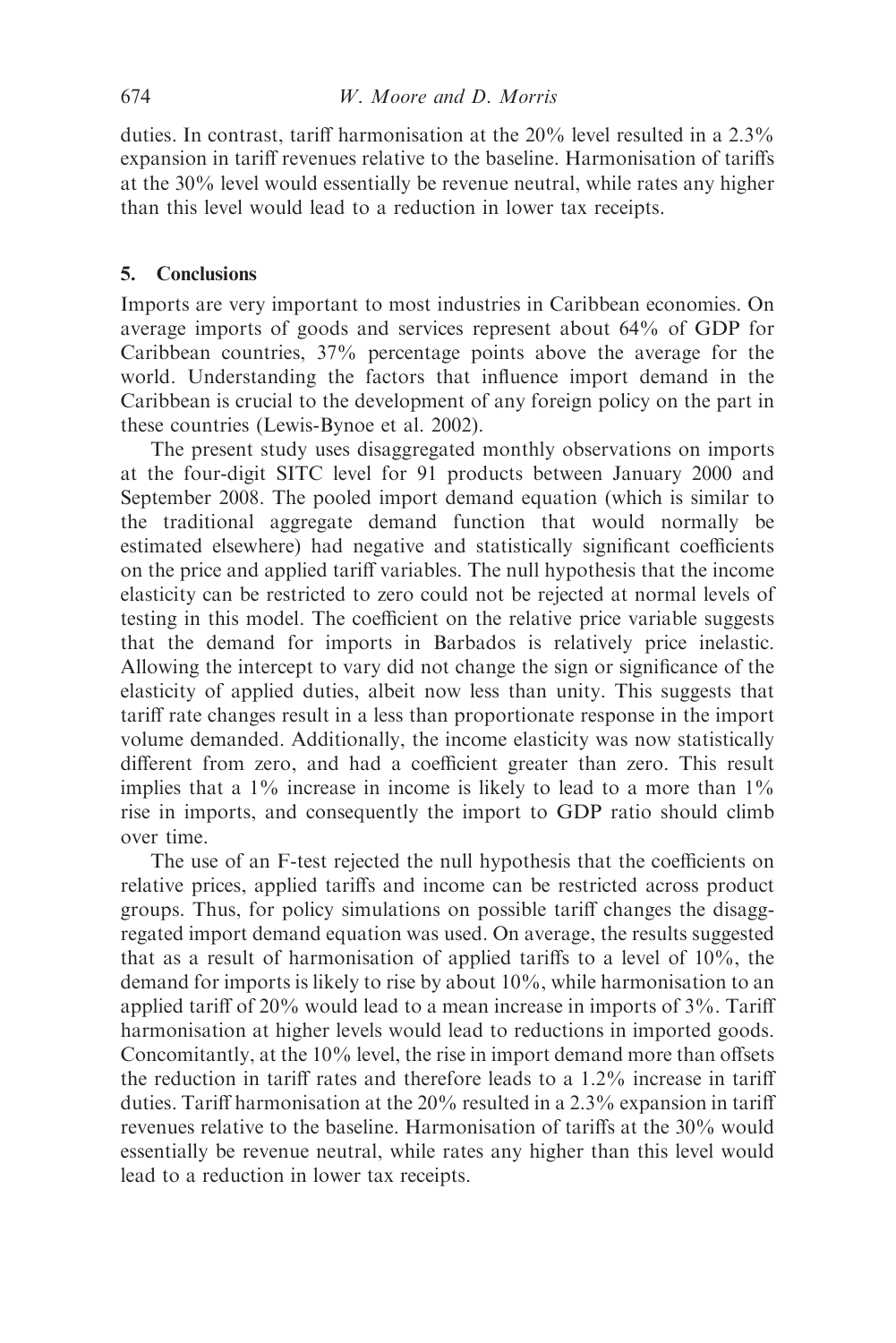In concluding, this study has demonstrated that there are definitely benefits to be accrued from the use of micro-econometric techniques to analyse issues surrounding import demand. However, we would argue that it is crucial that further research, expanding the basket of products be undertaken. Nonetheless, from this study it was identified that the best approach for Barbados, in light of talks on tariff harmonisation, would be an approach harmonising tariff to a level below or equal to the 30% level. Such attempts at harmonisation would enhance the process of administering duties, reduce administrative costs as well as enhance the ease of doing business. Administering duties is often somewhat contentious given product innovations and the invoicing practices of business. With a common tariff across all product groups, the ease of administering duties would be enhanced greatly. In a similar vein, given the simplicity of a single tariff system, it would be significantly easier to implement cost saving measures in regards to tax administration. Finally, having a single tariff would also reduce the uncertainty surrounding goods into the island and should therefore smooth the process of doing business.

#### References

- Bahmani-Oskooee, Mohsen, and Hyun-Jae Rhee. 1997. Structural change in import demand behaviour, the Korean experience: A reexamination. Journal of Policy Modeling 19, no. 2: 187–93.
- Baltagi, Badi H. 2005. Econometric analysis of panel data. West Sussex: John Wiley & Sons Ltd. 55–6.
- Birchwood, Anthony, and Julia Jhinkoo. 2007. The nexus between economic development and import demand in CARICOM economies. Paper presented at the 39th Annual Caribbean Centre for Monetary Studies Conference, Belize City, Belize.
- Deyak, Timothy A., W. Charles Sawyer, and Richard L. Sprinkle. 1989. An empirical examination of the structural stability of disaggregated US import demand. Review of Economics and Statistics 71, no. 2: 337–41.
- Gafar, John. 1995. Some estimates of the price and income elasticities of import demand for three Caribbean countries. Applied Economics 27, no. 11: 1045–8.
- Granger, Clive W.J., and Paul Newbold. 1977. Forecasting economic series. New York: Academic Press.
- Im, Kyung So, M. Hashem Pesaran, and Yongcheol Shin. 2003. Testing for units roots in heterogeneous panels. Journal of Econometrics 115, no. 1: 53–74.
- James, Vanus. 2006. Import productivity growth, capital deepening and Caribbean development: Some theoretical insights. In Finance and real development in the Caribbean, ed. Anthony Birchwood, and Dave Seerattan, 223–36. Trinidad and Tobago: Caribbean Centre for Monetary Studies.
- Levin, Andrew, Chien-Fu Lin, and Chia-Sang James Chu. 2002. Unit root test in panel data: Asymptotic and finite-sample properties. Journal of Econometrics 108, no. 1: 1–24.
- Lewis-Bynoe, Denny, Jennifer Griffith, and Winston Moore. 2002. Trade liberalisation and the manufacturing sector: The case of a small developing country. Contemporary Economic Policy 20: 272–87.